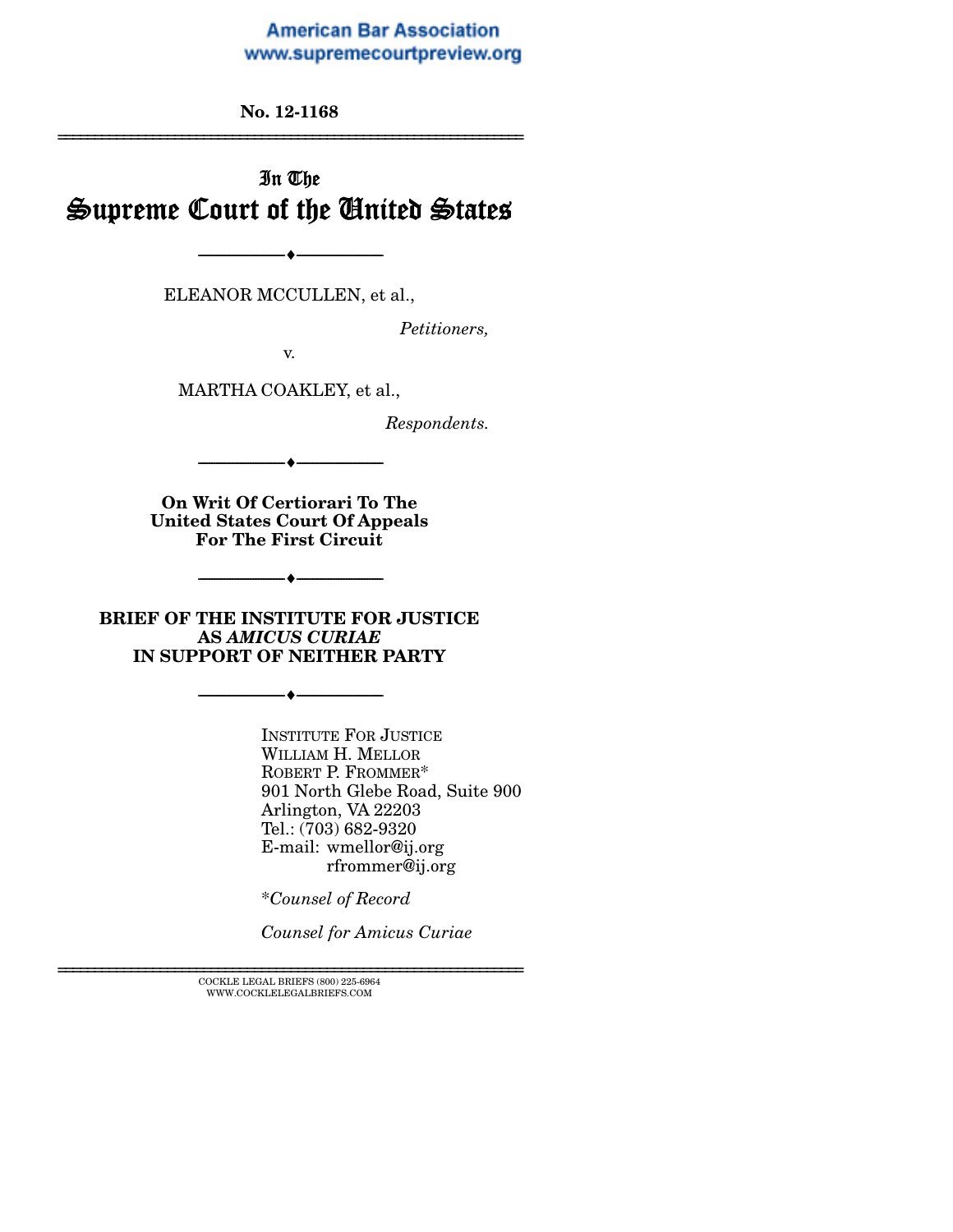## TABLE OF CONTENTS

|--|

| INTEREST OF THE AMICUS CURIAE |                                                                          |                                                                                                                            |                |  |  |
|-------------------------------|--------------------------------------------------------------------------|----------------------------------------------------------------------------------------------------------------------------|----------------|--|--|
| SUMMARY OF ARGUMENT           |                                                                          |                                                                                                                            | $\overline{2}$ |  |  |
|                               |                                                                          |                                                                                                                            | 5              |  |  |
| Ι.                            | The Development of the Court's Tradi-<br>tional First Amendment Doctrine |                                                                                                                            |                |  |  |
|                               |                                                                          | A. Early First Amendment Cases: Re-<br>sults But No Doctrine                                                               | 8              |  |  |
|                               |                                                                          | B. The Court, Leaning on Its Equal-<br>Protection Jurisprudence, Develops a<br>Comprehensive System for Scrutiniz-         | 11             |  |  |
| II.                           |                                                                          | The Court, Beginning with the "Second-<br>ary Effects" Doctrine, Articulates a Se-<br>cond Test Based on the Government's  |                |  |  |
|                               |                                                                          | A. The Development of the Court's Sec-<br>ondary-Effects Doctrine                                                          | 18             |  |  |
|                               | B.                                                                       | Ward v. Rock Against Racism, Hill v.<br>Colorado, and the Metastasis of Ren-<br>ton's Focus on Legislative Motive          | 22             |  |  |
| III.                          |                                                                          | The Renton/Ward/Hill Purpose-Based In-<br>quiry Has Led Some Courts To Hold That<br>Laws That Turn on the Content of One's |                |  |  |
|                               |                                                                          | Speech Are Content-Neutral                                                                                                 | 26             |  |  |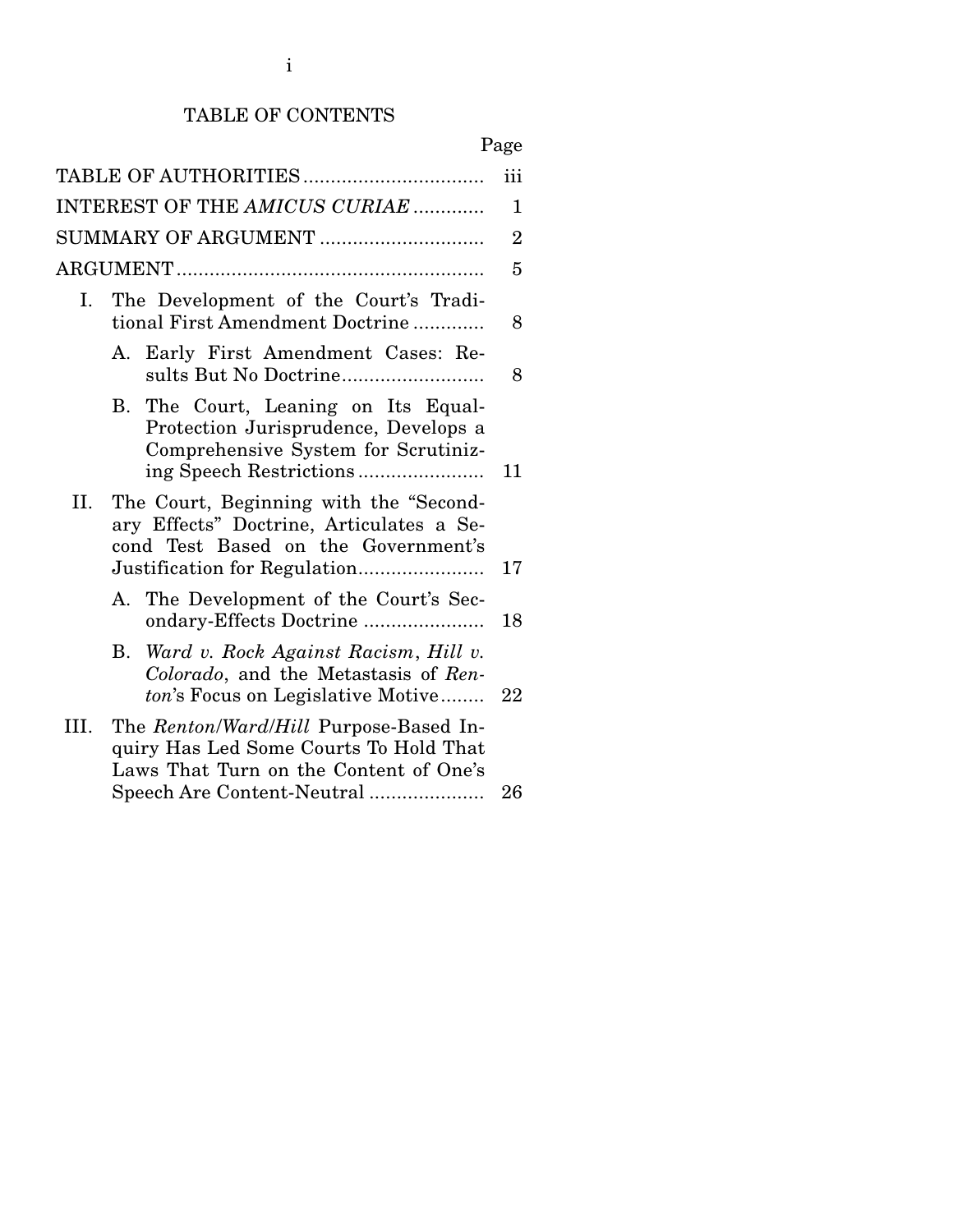# TABLE OF CONTENTS – Continued

Page

| A. Federal Courts Are Split on Whether<br>Sign Ordinances That Draw Subject<br>Matter Distinctions Are Content-<br>Based or Content-Neutral                       | - 28 |
|-------------------------------------------------------------------------------------------------------------------------------------------------------------------|------|
| B. State Courts Also Diverge on Wheth-<br>er Sign Ordinances with Subject Mat-<br>ter Distinctions Are Subject to Strict                                          | -32  |
| IV. The Court Should Use This Case To<br>Instruct Lower Courts That There Are<br>Two Tests for Whether a Law Is Content-<br>Based and That They Should Apply Them |      |
| Both                                                                                                                                                              | 33   |
|                                                                                                                                                                   | 36   |

ii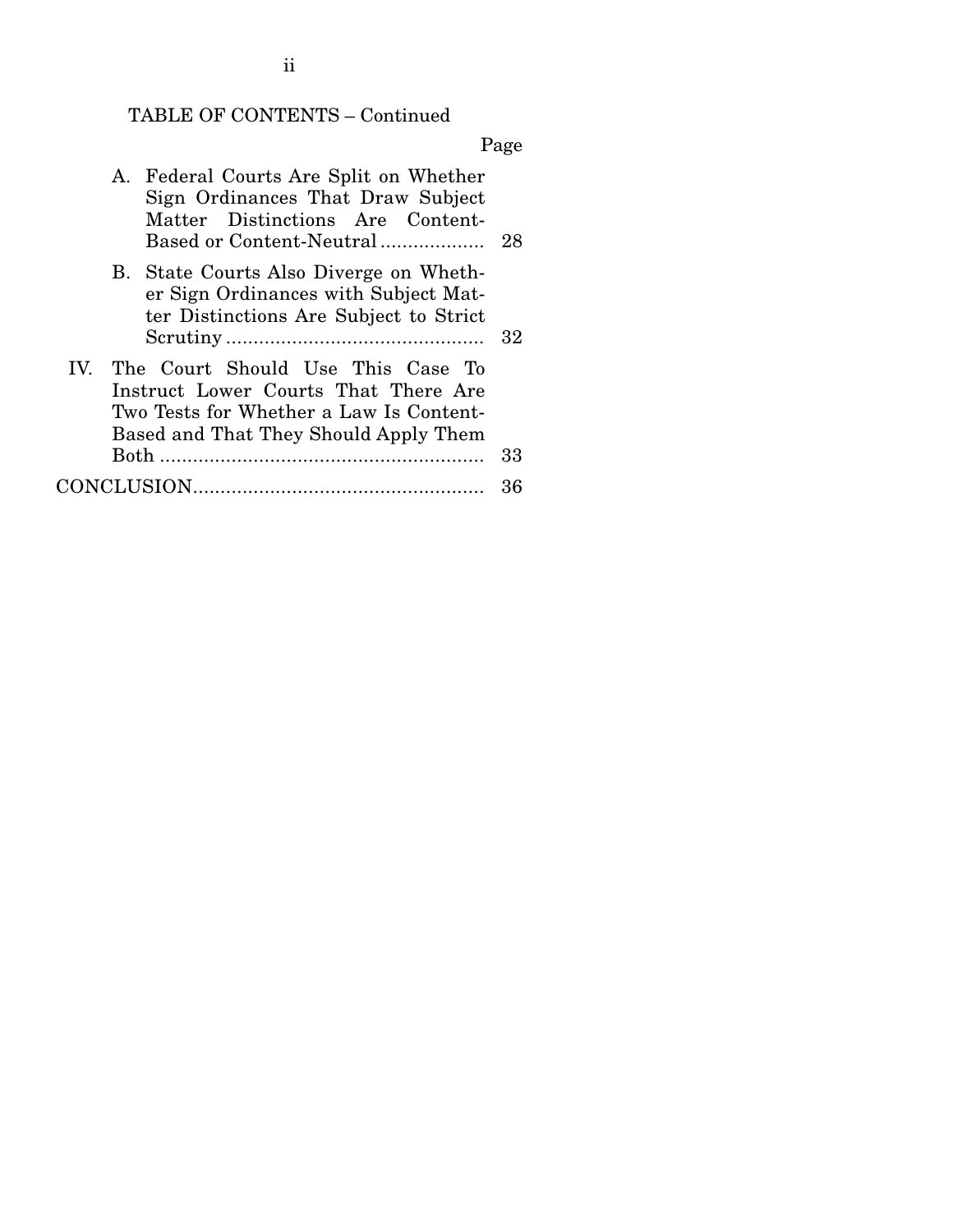# TABLE OF AUTHORITIES

Page

## CASES

| Ark. Writers' Project, Inc. v. Ragland, 481 U.S.                  |
|-------------------------------------------------------------------|
| Bartnicki v. Vopper, 532 U.S. 514 (2001)27                        |
| Boos v. Barry, 485 U.S. 312 (1988)20, 21                          |
| Brown v. Town of Cary, 706 F.3d 294 (4th Cir.                     |
| Carey v. Brown, 447 U.S. 455 (1980)  14, 15, 28                   |
| Citizens United v. FEC, 558 U.S. 30 (2010)12                      |
| City of L.A. v. Alameda Books, 535 U.S. 425                       |
| City of Renton v. Playtime Theaters, Inc., 475                    |
| City of Tipp City v. Dakin, 929 N.E.2d 484                        |
| Collier v. City of Tacoma, 854 P.2d 104 (Wash.                    |
| $Erznoznik v. City of Jacksonville, 422 U.S. 205(1975)13, 14, 17$ |
| First Nat'l Bank v. Bellotti, 435 U.S. 765 (1978)14               |
| Fowler v. Rhode Island, 345 U.S. 67 (1953) 10                     |
| Goward v. City of Minneapolis, 456 N.W.2d 460                     |
| H.D.V.-Greektown, LLC v. City of Detroit, 568                     |

iii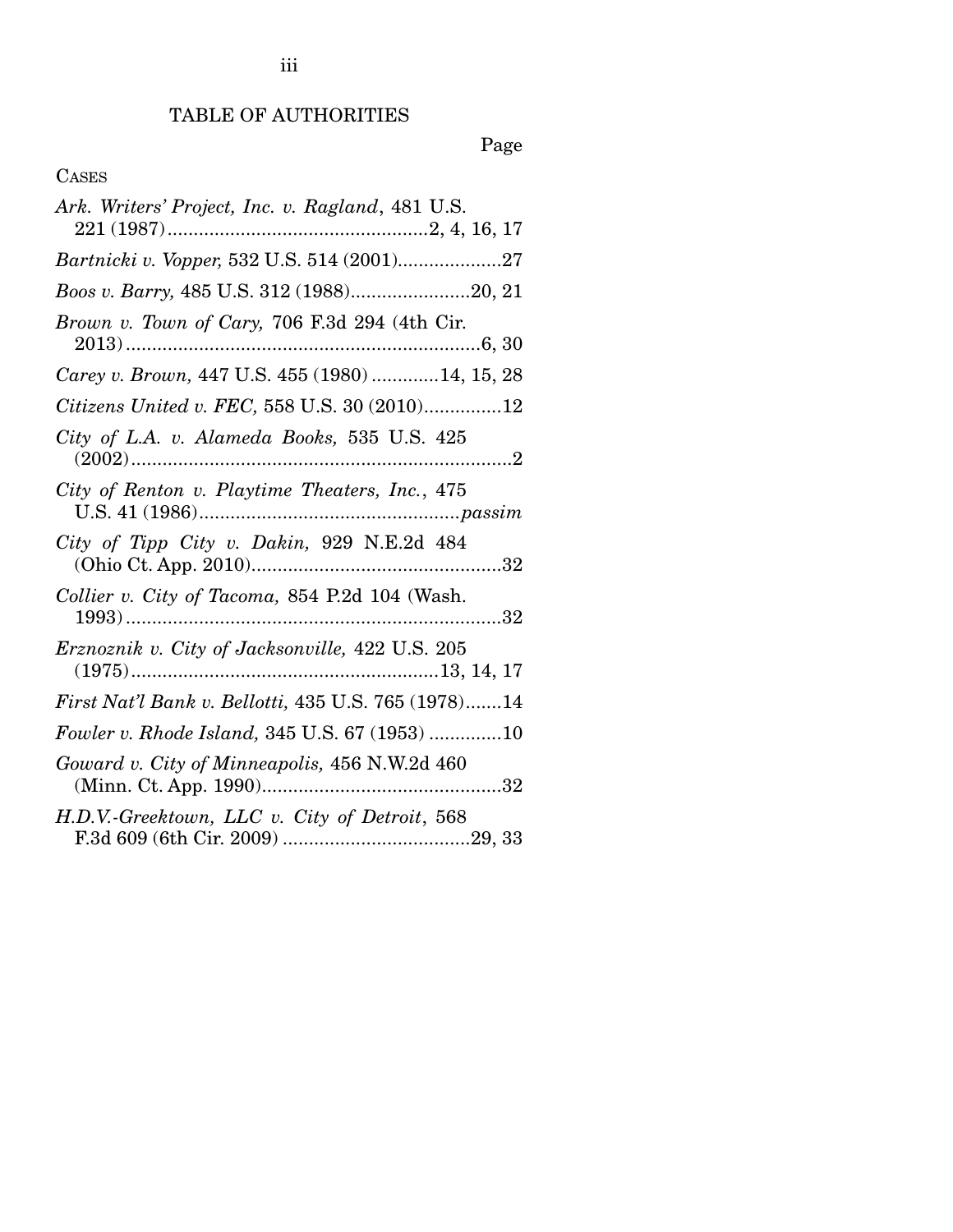iv

# TABLE OF CONTENTS – Continued

| 1 age                                                                                    |
|------------------------------------------------------------------------------------------|
| Hill v. Colorado, 530 U.S. 703 (2000) passim                                             |
| Holder v. Humanitarian Law Project, 130                                                  |
| Katz v. United States, 389 U.S. 347 (1967)34, 35                                         |
| Kovacs v. Cooper, 336 U.S. 77 (1949) 8, 9                                                |
| Kyllo v. United States, 533 U.S. 27 (2001)34                                             |
| Matthews v. Town of Needham, 764 F.2d 58 (1st                                            |
| McCullen v. Coakley, 571 F.3d 167 (1st Cir.                                              |
| Melrose, Inc. v. City of Pittsburgh, 613 F.3d 380                                        |
| Metromedia, Inc. v. City of San Diego, 453 U.S.                                          |
| Minneapolis Star & Tribune Co. v. Minn.<br>Comm'r of Revenue, 460 U.S. 575 (1983)5, 16   |
| Nat'l Adver. Co. v. City of Orange, 861 F.2d 246                                         |
| Nat'l Adver. Co. v. Town of Babylon, 900 F.2d                                            |
| Neighborhood Enters., Inc. v. City of St. Louis,<br>644 F.3d 728 (8th Cir. 2011)1, 4, 28 |
| Niemotko v. Maryland, 340 U.S. 268 (1951)9, 10                                           |
| Palmer v. Waxahachie Indep. Sch. Dist., 579                                              |

## Page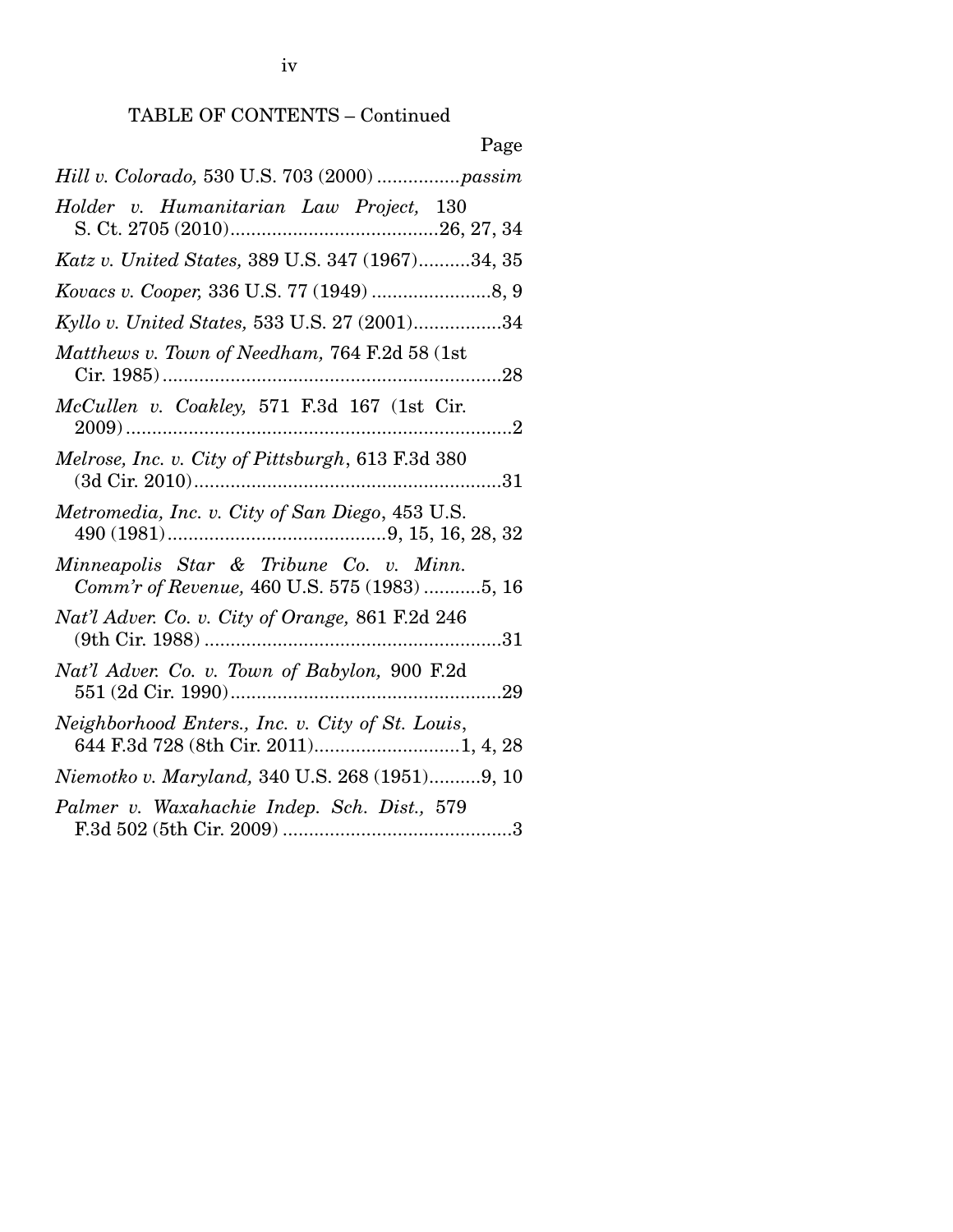# TABLE OF CONTENTS – Continued

| Page                                                                                                                                  |
|---------------------------------------------------------------------------------------------------------------------------------------|
| Police Dep't of Chicago v. Mosley, 408 U.S. 92                                                                                        |
| Rappa v. New Castle Cnty., 18 F.3d 1043 (3d                                                                                           |
| Reed v. Town of Gilbert, 707 F.3d 1057 (9th Cir.                                                                                      |
| Sackllah Investments, LLC v. Charter Twp. of<br>Northville, No. 293709, 2011 Mich. App.<br>LEXIS 1452 (Mich. Ct. App. Aug. 9, 2011)33 |
|                                                                                                                                       |
| Scadron v. City of Des Plaines, 734 F. Supp.<br>1437 (N.D. Ill. 1990), aff'd, 1993 WL 64838                                           |
| Simon & Schuster, Inc. v. Members of the N.Y.<br>State Crime Victims Bd., 502 U.S. 105 (1991)6, 12                                    |
| Solantic, LLC v. City of Neptune Beach, 410                                                                                           |
| State v. DeAngelo, 963 A.2d 1200 (N.J. 2009)32                                                                                        |
| Tex. DOT v. Barber, 111 S.W.3d 86 (Tex. 2003)33                                                                                       |
| Turner Broad. Sys., Inc. v. FCC, 512 U.S. 622                                                                                         |
| Union City Bd. of Zoning Appeals v. Justice<br>Outdoor Displays, 467 S.E.2d 875 (Ga. 1996)32                                          |
| United States v. Grace, 461 U.S. 171 (1983)25                                                                                         |
| United States v. Jones, 132 S. Ct. 945<br>$(2012) \dots 12012$                                                                        |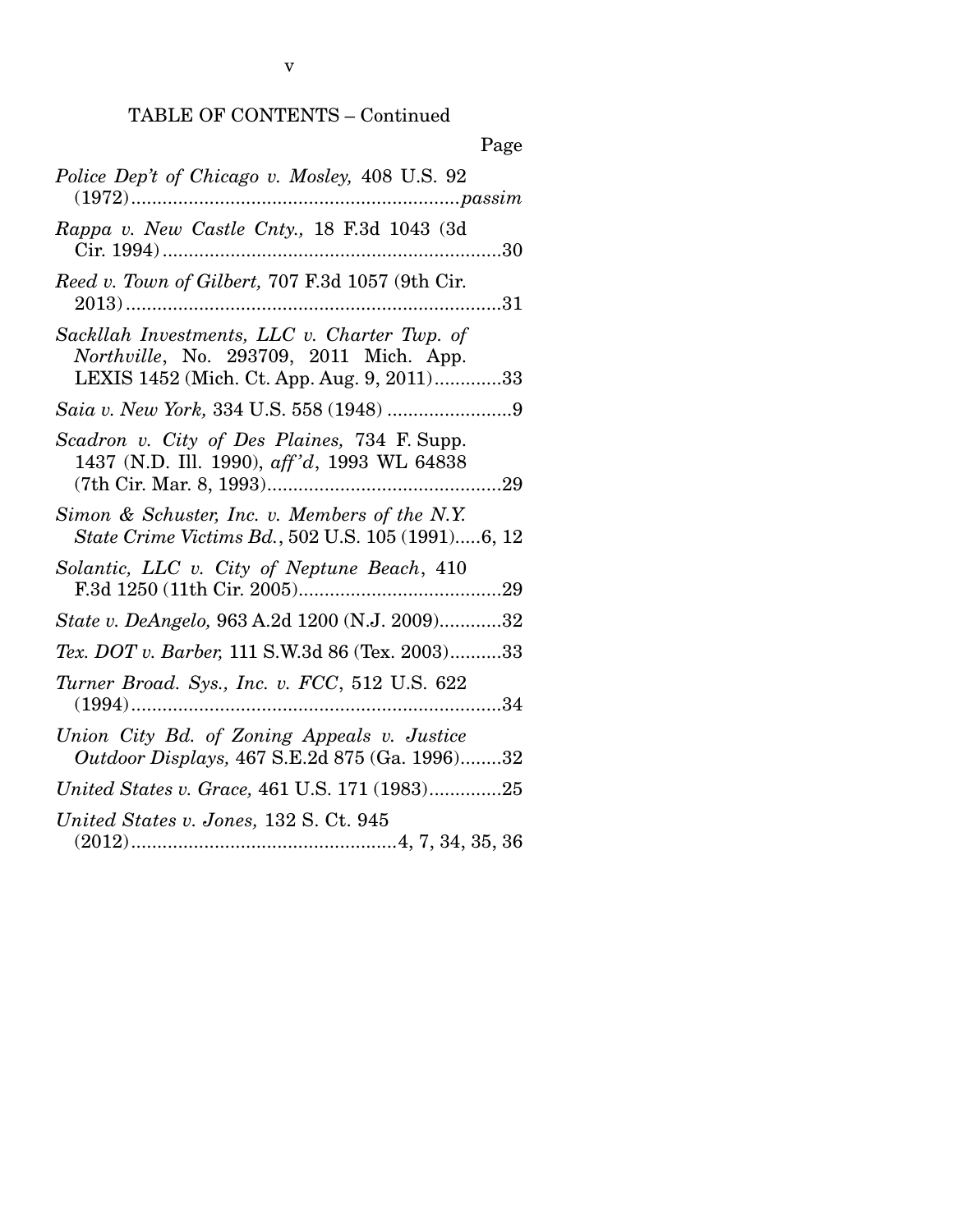| Page                                                                                         |
|----------------------------------------------------------------------------------------------|
| United States v. Knotts, 460 U.S. 276 (1983)35                                               |
| United States v. Maynard, 615 F.3d 544 (D.C.                                                 |
| United States v. Pineda-Moreno, 591 F.3d 1212                                                |
| United States v. Stevens, 559 U.S. 460 (2010)34                                              |
| Virginia Pharmacy Bd. v. Virginia Citizens<br>Consumer Council, Inc., 425 U.S. 748 (1976) 20 |
| Wag More Dogs, LLC v. Cozart, 680 F.3d 359                                                   |
| Ward v. Rock Against Racism, 491 U.S. 781                                                    |
| Young v. American Mini Theatres, Inc., 427                                                   |

CONSTITUTIONAL PROVISIONS

U.S. Const. amend. I .......................................... *passim*

CODES AND STATUTES

St. Louis, MO Zoning Code § 26.68.020 ....................... 4

## OTHER PUBLICATIONS

| Christina Wells, Of Communists and Anti-      |  |
|-----------------------------------------------|--|
| Abortion Protestors: The Consequences of      |  |
| Falling into the Theoretical Abyss, 33 GA. L. |  |
|                                               |  |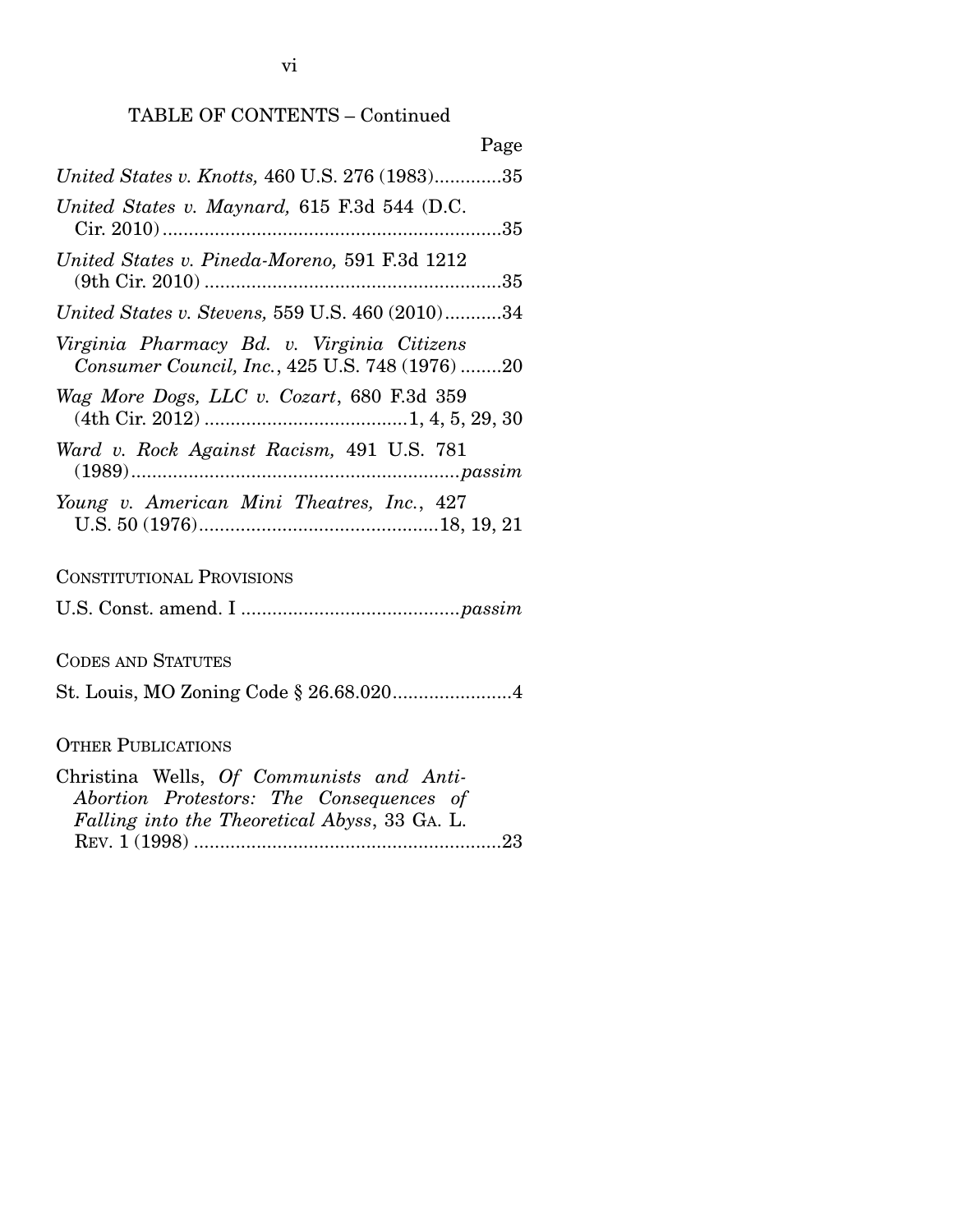TABLE OF CONTENTS – Continued

|                                                                                                                                                    | Page |
|----------------------------------------------------------------------------------------------------------------------------------------------------|------|
| Elena Kagan, Private Speech, Public Purpose:<br>The Role of Governmental Motive in First<br>Amendment Doctrine, 63 U. CHI. L. REV. 413<br>$(1996)$ |      |
| Geoffrey Stone, Content-Neutral Restrictions,<br>54 U. CHI. L. REV. 46 (1987) 15, 20                                                               |      |
| George Wright, Content-Based and Confiden-<br>tial-Neutral Regulation of Speech: The Limi-<br>tations of a Common Distinction, 60 U.               |      |
| Jamin B. Raskin & Clark L. LeBlanc, Disfa-<br>vored Speech about Favored Rights, 51 AM.                                                            |      |
| John Fee, Speech Discrimination, 85 B.U. L.                                                                                                        |      |
| Kathleen M. Sullivan, Sex, Money, and Groups,                                                                                                      |      |
| Laurence H. Tribe, AMERICAN CONSTITUTIONAL                                                                                                         |      |
| Leslie Gielow Jacobs, Clarifying the Content-<br>Based/Content Neutral and Content/Viewpoint<br>Determinations, 34 McGEORGE L. REV. 595            |      |
|                                                                                                                                                    |      |

| Michael McConnell, 28 PEPP. L. REV. 747 |  |  |  |
|-----------------------------------------|--|--|--|
|                                         |  |  |  |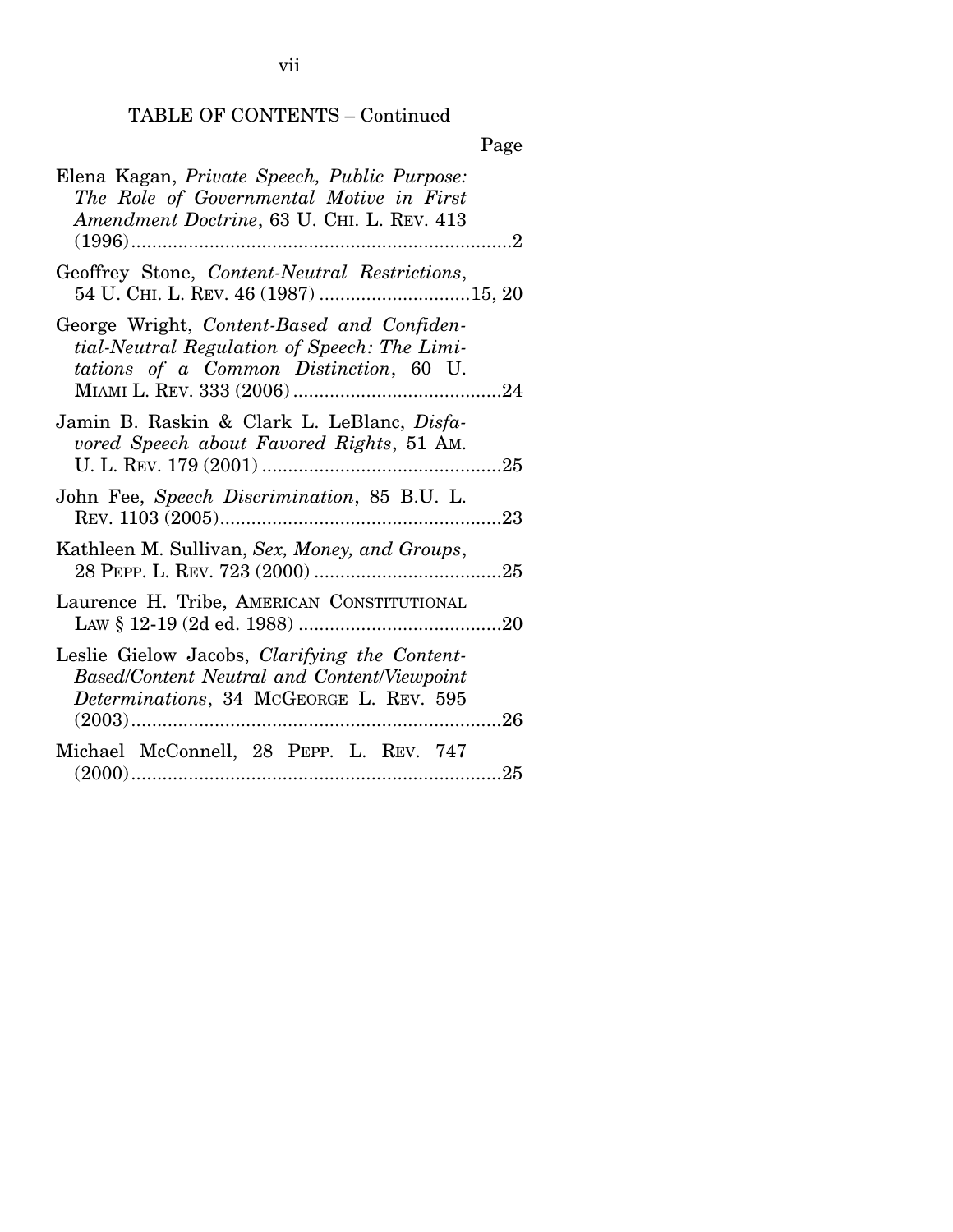#### **INTEREST OF THE** *AMICUS CURIAE*

 The Institute is a nonprofit, public-interest legal center dedicated to defending the essential foundations of a free society: private property rights, economic and educational liberty, and the free exchange of ideas. As part of that mission, the Institute has challenged laws that prevent individuals and small businesses from displaying safe and effective signs based on who those speakers are and what their signs say, including in *Neighborhood Enterprises, Inc. v. City of St. Louis*, 644 F.3d 728 (8th Cir. 2011) and *Wag More Dogs, LLC v. Cozart*, 680 F.3d 359 (4th Cir. 2012). The Institute also litigates other free-speech cases where a fundamental issue is if the challenged law is content-based or content-neutral. The Institute's experience will provide the Court with valuable insight as to how the differing tests for content neutrality, as laid out in *Police Department of Chicago v. Mosley*, 408 U.S. 92 (1972) and *Ward v. Rock Against Racism*, 491 U.S. 781 (1989), have sown confusion in lower courts and harmed First Amendment rights. $^1$ 

--------------------------------- ---------------------------------

<sup>&</sup>lt;sup>1</sup> All parties have consented to the filing of this brief. The Institute affirms that no counsel for any party authored this brief in whole or in part and that no person or entity made a monetary contribution specifically for the preparation or submission of this brief.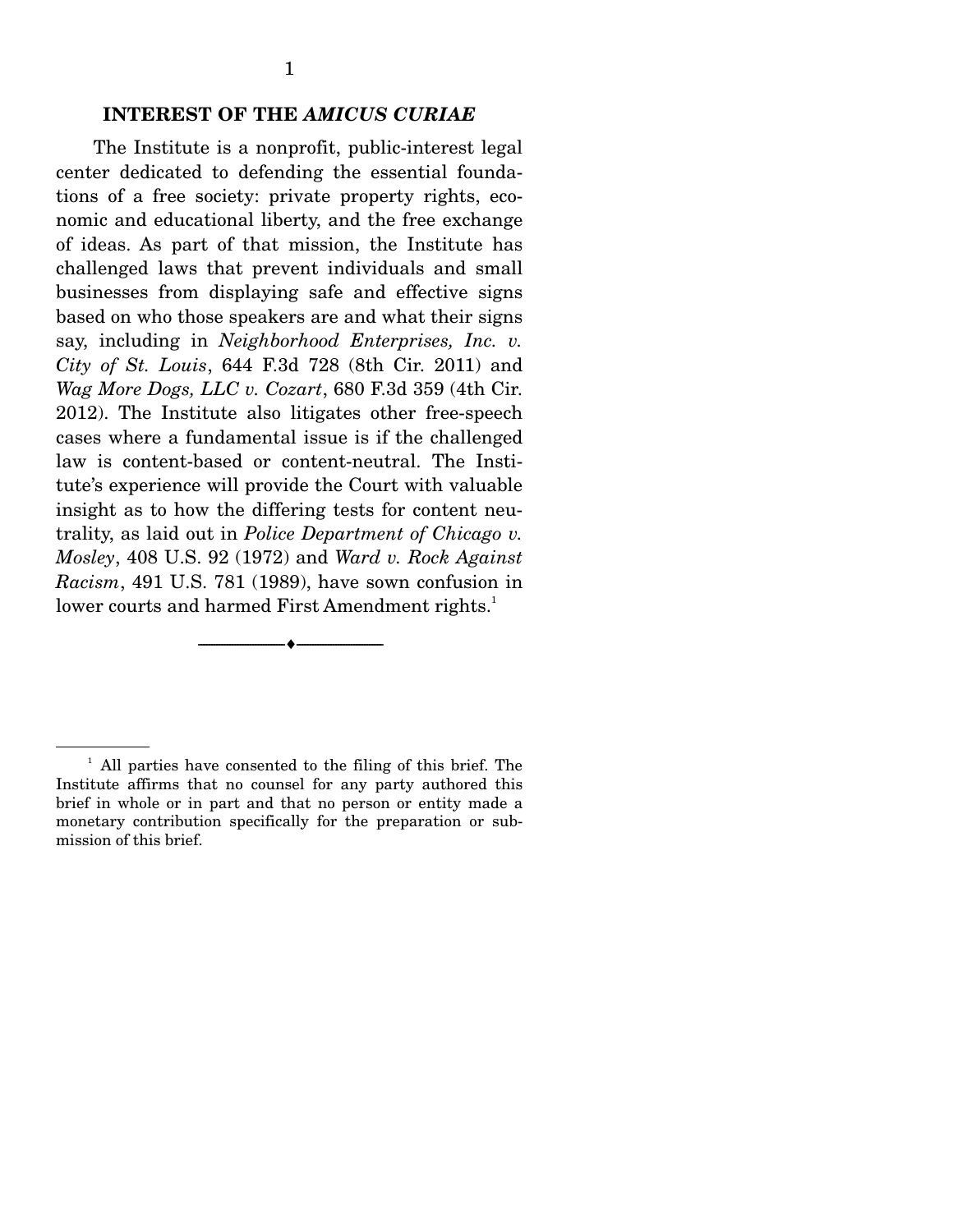#### **SUMMARY OF ARGUMENT**

"The distinction between content-based and content-neutral regulations of speech serves as the keystone of First Amendment law." Elena Kagan, *Private Speech, Public Purpose: The Role of Governmental Motive in First Amendment Doctrine*, 63 U. CHI. L. REV. 413, 443 (1996). Conflicting language in this Court's free-speech cases, however, has profoundly confused the lower courts, some of which now hold that laws regulating the content of one's message are in fact content-neutral. Because these holdings threaten to erode the First Amendment's protections, this Court should harmonize the two leading tests for whether a law is content-based and make clear that failing either test triggers strict scrutiny. And this is the ideal case to resolve this issue: Although *amicus* does not engage in the merits of this case or take a position on whether the law at issue is content-neutral, it recognizes that the First Circuit, in resolving that question, asked only if the government adopted the law "because of disagreement with the message" of petitioners and others. *McCullen v. Coakley*, 571 F.3d 167, 176 (1st Cir. 2009) (quoting *Ward*, 491 U.S. at 791).

 Traditionally, a law was content-based if its application required officials to inspect one's message to determine how it could be regulated. *See, e.g*., *Mosley*, 408 U.S. 92; *Ark. Writers' Project, Inc. v. Ragland*, 481 U.S. 221, 230 (1987); *City of Los Angeles v. Alameda Books*, 535 U.S. 425, 448 (2002) (Kennedy, J., concurring in the judgment) ("After all, whether a statute is content neutral or content based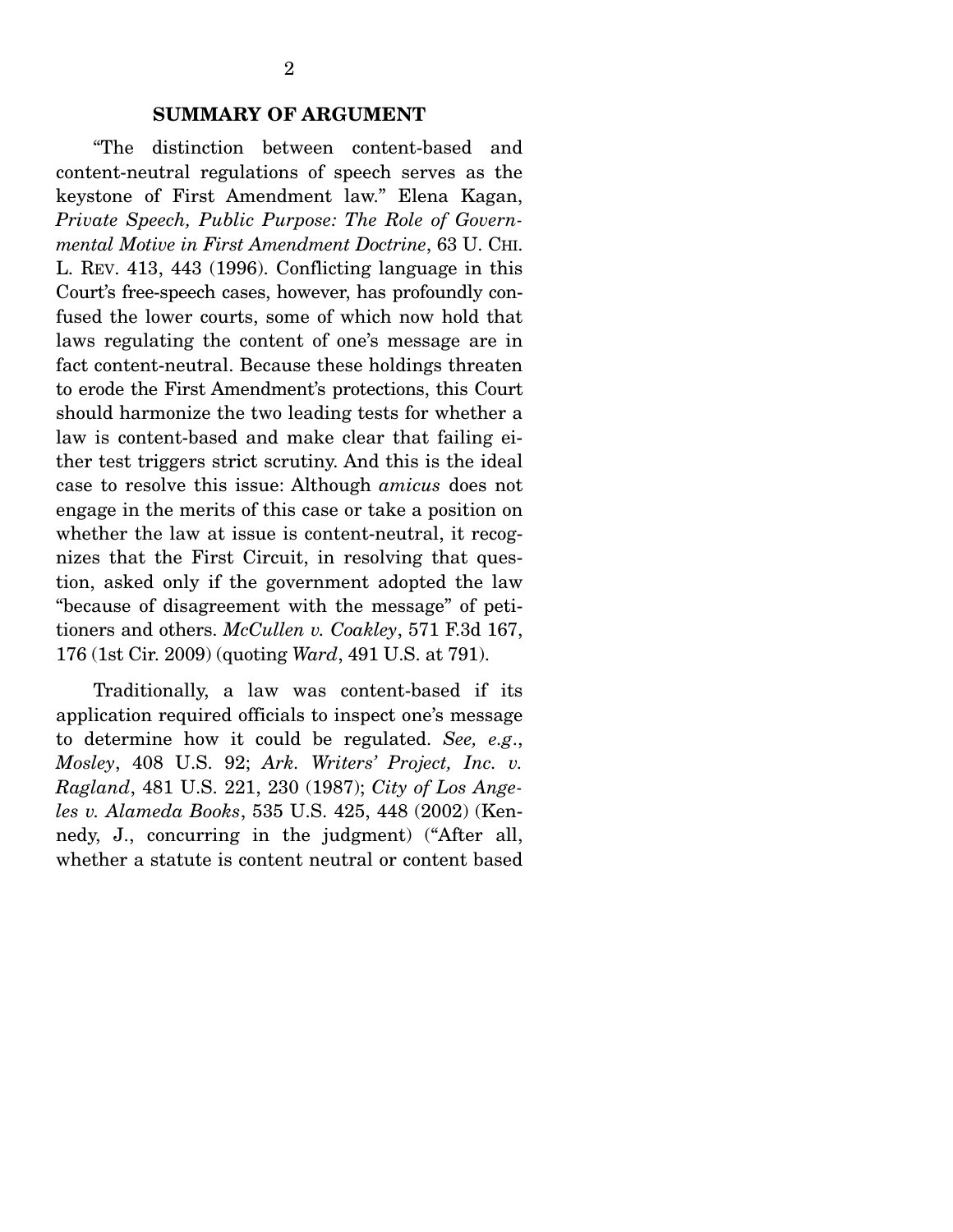is something that can be determined on the face of it. . . ."). But beginning with *Ward*, the Court laid out a supplemental test that turns on the law's purpose. Under that standard, laws are content-neutral if they are "*justified* without reference to the content of the regulated speech." 491 U.S. at 791 (emphasis added).

 Although the test in *Ward* was *one* way for courts to decide if a law was content-based, some lower courts began to treat it as the *only* way. This tendency increased after *Hill v. Colorado,* where this Court held that examining speech to determine if it was "protest, education, or counseling" did not make the statute content-based. 530 U.S. 703, 720 (2000). Due to *Ward* and *Hill*, some lower courts now hold that laws are content-based only if they regulate speech for explicitly censorial reasons. For those courts, a law with a neutral justification receives only intermediate scrutiny, even if it facially treats some messages more harshly than others. The Fifth Circuit, for instance, stated that a law "is content based if . . . it differentiates based on the content of the speech on its face," *Palmer v. Waxahachie Indep. Sch. Dist.*, 579 F.3d 502, 509-10 (5th Cir. 2009) (citation omitted), but then cited *Ward* to hold that a dress code permitting only school logos on clothing was content-neutral because its purpose was "to provide[ ] students with more clothing options than they would have had under a complete ban on messages." *Palmer*, 579 F.3d at 510.

 This exclusive focus on government purpose conflicts with the reasoning of traditional First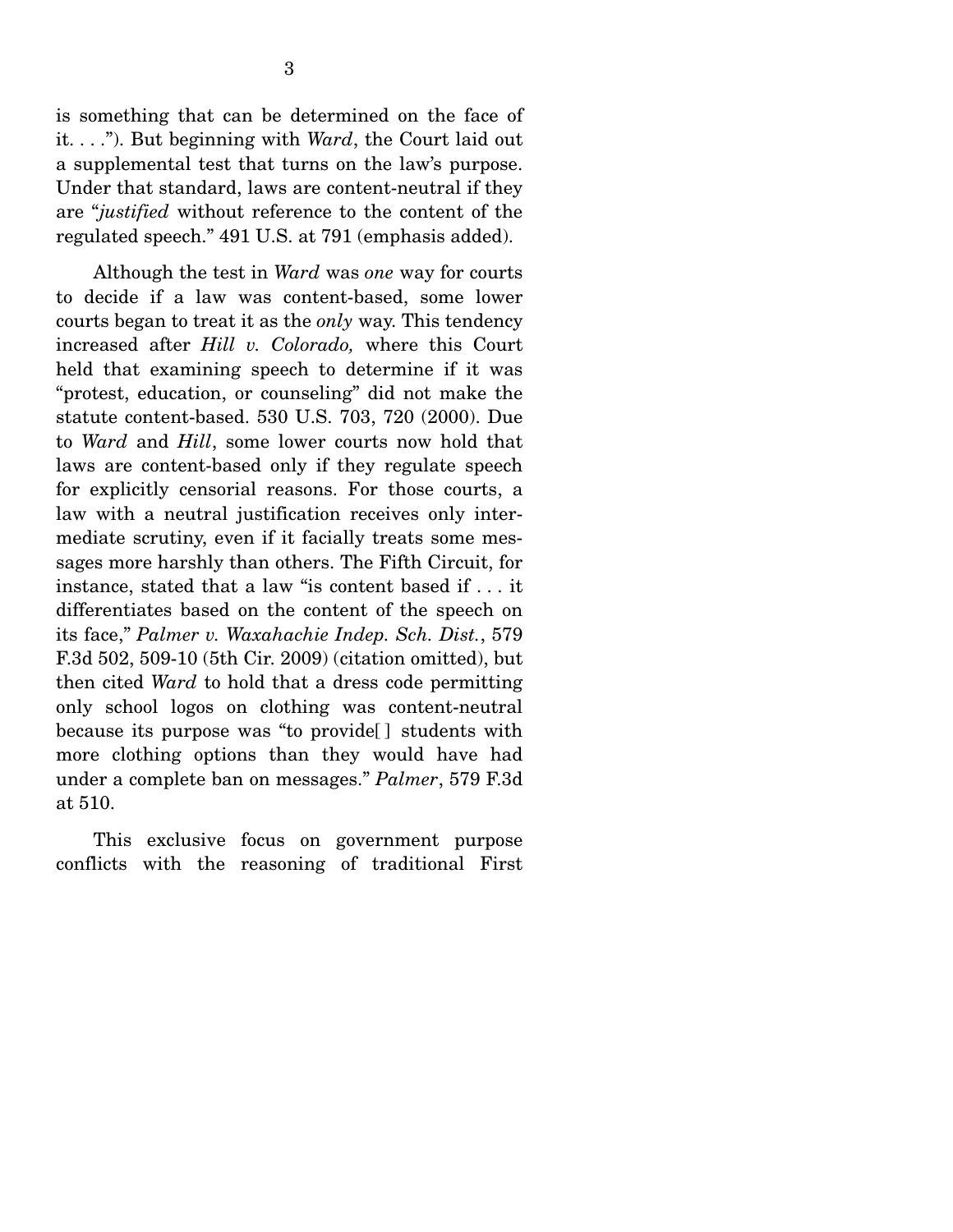Amendment cases like *Mosley* and *Arkansas Writers' Project*. And it has confused the federal and state judiciaries, most noticeably in the area of sign law. Some sign codes exempt certain messages, such as government flags, civic crests, and works of art, from regulation. *See, e.g.*, St. Louis, Mo. Zoning Code § 26.68.020. By last count, four circuits have held that when a sign law permits some signs but not others based on what they say, it is discriminating based on content. *See, e.g.*, *Neighborhood Enters., Inc. v. City of St. Louis*, 644 F.3d 728, 736 (8th Cir. 2011) (holding that "the zoning code's definition of 'sign' is impermissibly content-based because the message conveyed determines whether the speech is subject to the restriction") (citation omitted). But at least two other circuits have concluded that such laws are content-neutral despite such discrimination because their purpose is not to suppress any particular message. *See, e.g.*, *Wag More Dogs, LLC v. Cozart*, 680 F.3d 359, 365 (4th Cir. 2012) (stating that "a regulation [must] do more than merely differentiate based on content to qualify as content based" in holding that a sign code that exempts works of art from regulation was content-neutral).

 The Court should harmonize these two tests. Just as the Court explained in *United States v. Jones*, 132 S. Ct. 945 (2012), that a Fourth Amendment search occurs either when the government impinges on a person's reasonable expectation of privacy *or* when officials intrude upon private property to acquire information, so it should explain that a law is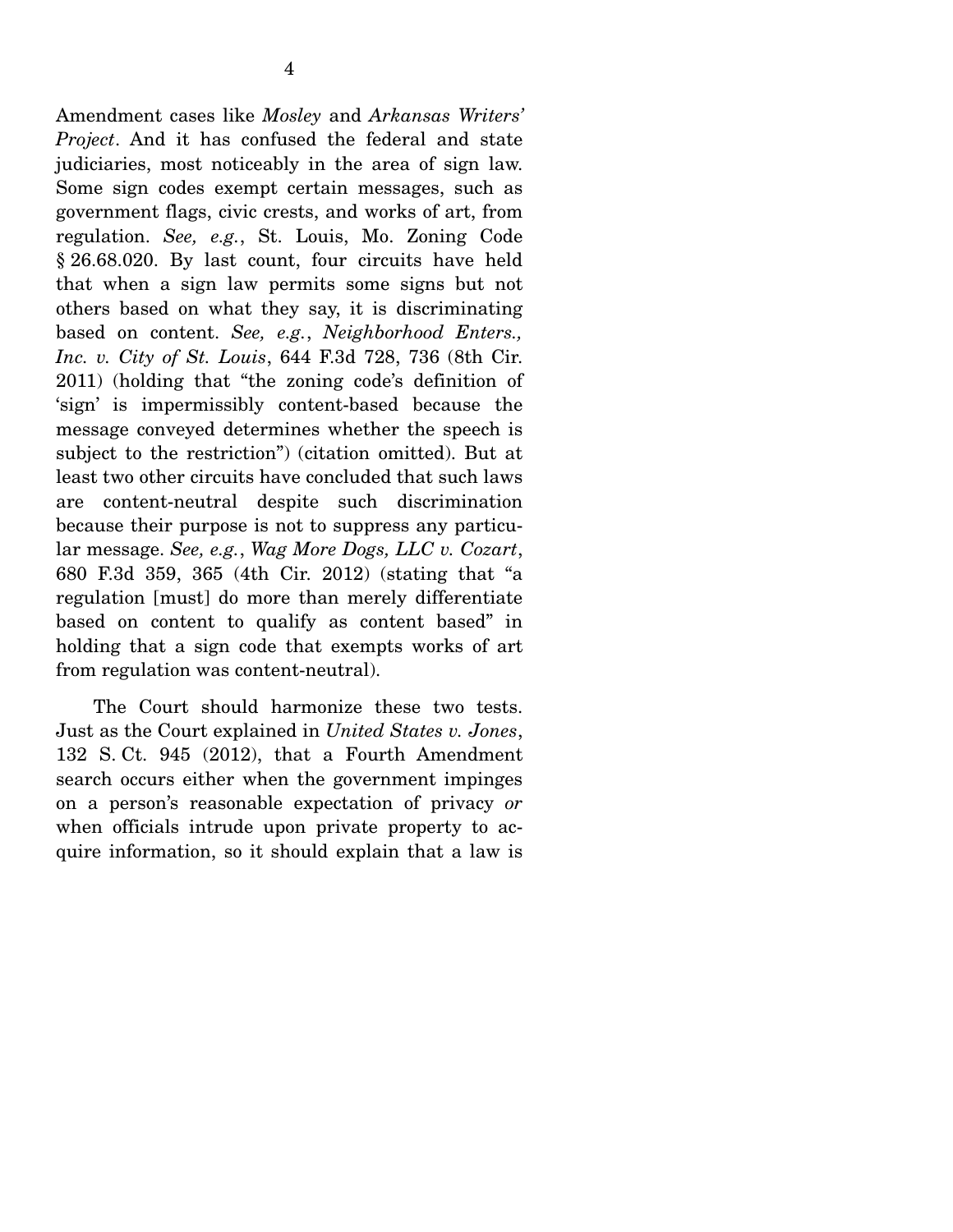content-based either if its purpose is to suppress the communicative impact of one's speech *or* if it requires officials to inspect a message's subject in deciding how it should be regulated. By making clear that there are two tests to determine if a law is contentbased, and that lower courts should apply them both, this Court can ensure that the government cannot insulate itself from heightened scrutiny while picking and choosing what messages may be shared.<sup>2</sup> See Wag *More Dogs*, 680 F.3d at 363 (holding law contentneutral even though it authorized a government official to tell speaker that her mural could be shown only if it did not depict "something to do with dogs, bones, paw prints, pets, people walking their dogs, etc.").

#### **ARGUMENT**

--------------------------------- ---------------------------------

This Court's precedents have sown deep doctrinal confusion on the most fundamental issue in First Amendment jurisprudence. On the one hand, this Court has repeatedly declared that "[i]llicit legislative intent is not the *sine qua non* of a violation of the First Amendment," *Minneapolis Star & Tribune Co. v. Minn. Comm'r of Revenue*, 460 U.S. 575, 592 (1983), and has struck down laws that restricted speech by certain speakers and subjects even when passed for

<sup>2</sup> Although *amicus* asks this Court to clarify what makes a law content-based, it does not opine on whether the specific law at issue in this case is content-based under either test or whether it survives the requisite level of scrutiny.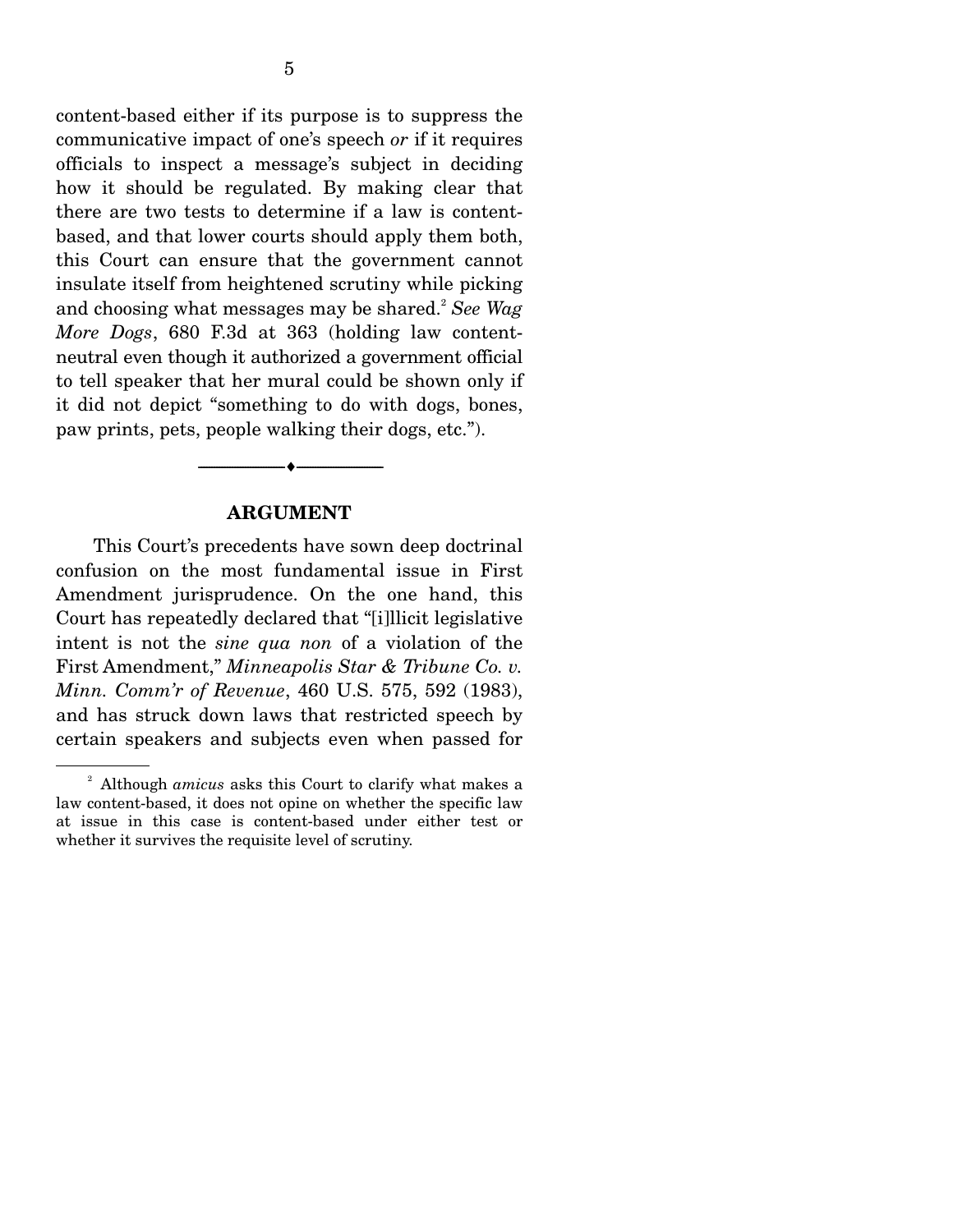the best of reasons. *See, e.g.*, *Simon & Schuster, Inc. v. Members of the N.Y. State Crime Victims Bd.*, 502 U.S. 105, 119 (1991) (invalidating New York's "Son of Sam" law under strict scrutiny despite government's interest in ensuring that criminals do not profit from their crimes).

 At the same time, though, this Court has stated that the "government's purpose [in enacting a speech regulation] is the controlling consideration," *Ward*, 491 U.S. at 791. As a result, this Court has sometimes held that a law is content-neutral if it is passed for non-speech reasons, even if it explicitly treats certain subjects more harshly than others. Coupled with this Court's ruling in *Hill v. Colorado* that a law making it illegal to approach someone to engage in "protest, education, or counseling" was contentneutral, 530 U.S. at 720, *Ward*'s focus on legislative motive has spread throughout the Court's First Amendment jurisprudence. Indeed, it is the test the First Circuit employed in holding Massachusetts' law to be content-neutral. But the exclusive use of this purpose-based test threatens to short-circuit the heavy scrutiny courts should employ in construing laws that on their face treat some messages more harshly than others. *See Brown v. Town of Cary*, 706 F.3d 294, 303 (4th Cir. 2013) (stating that "we have not hesitated to deem [that] regulation content neutral even if it facially differentiates between types of speech" in upholding sign code that restricted display of political protest sign but exempted "public art" from regulation) (alteration in original).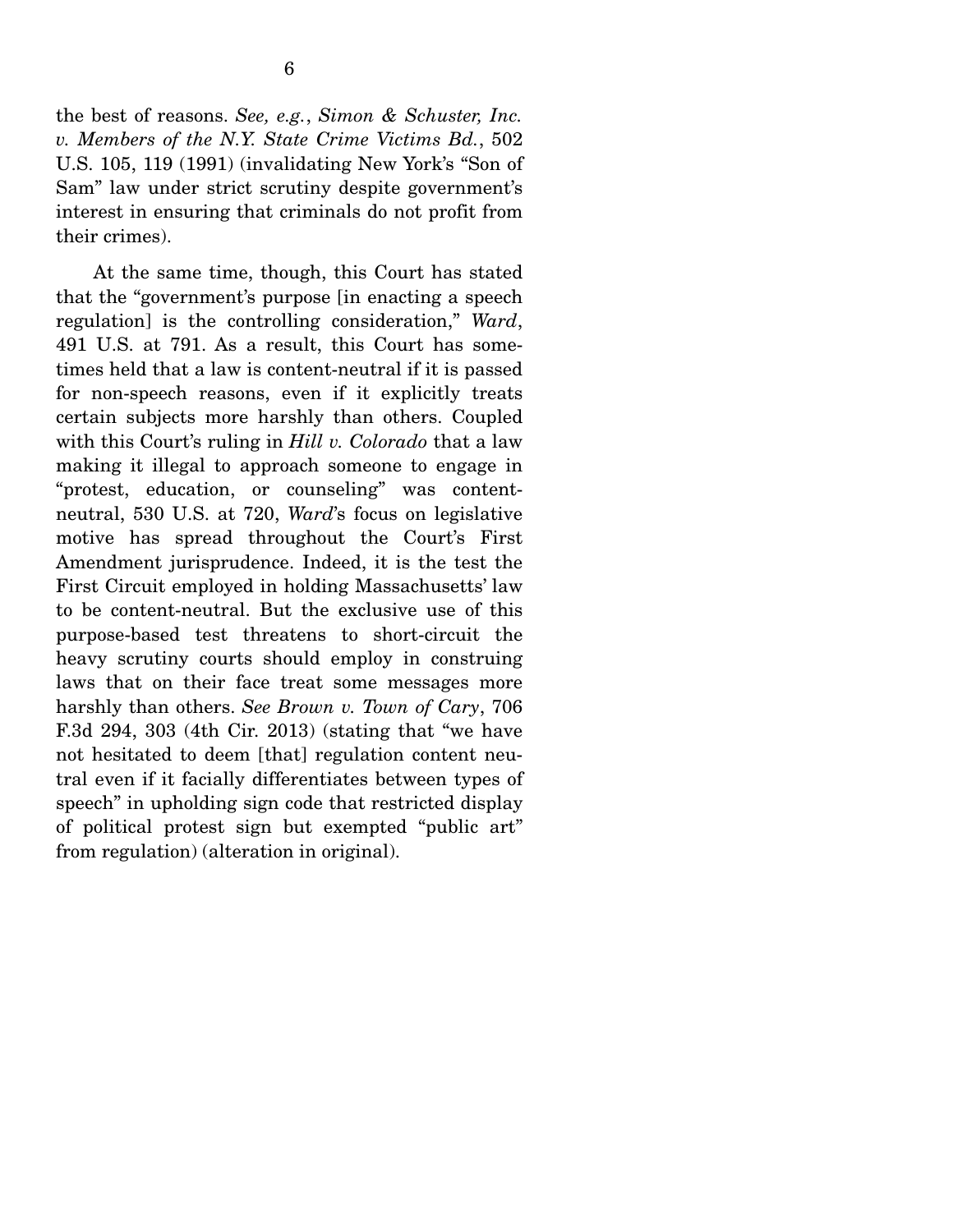Last year in *United States v. Jones*, 132 S. Ct. 945 (2012), this Court reminded lower courts that it had two separate tests for whether a Fourth Amendment search had occurred. This case provides the Court with an opportunity to do the same for the First Amendment. In Section I, *amicus* walks through this Court's First Amendment jurisprudence and how it traditionally held that a speech restriction was content-based if its application turned on what one wished to say. In Section II, *amicus* explores this Court's "secondary effects" doctrine, which allows laws imposing greater burdens on adult businesses than other speakers to be deemed content-neutral if passed for non-censorial purposes, and how that doctrine's logic soon found its way into cases that had nothing to do with adult entertainment like *Ward v. Rock Against Racism*. Section III explains how some lower courts now view governmental purpose as the exclusive test for content neutrality, with the effect that they evaluate laws that regulate some messages more heavily than others under the less rigorous strictures of intermediate scrutiny. Finally, in Section IV, *amicus* asks that the Court remind lower courts that a law should be treated as content-based and therefore subject to strict scrutiny either (1) when, on its face, the law treats speakers differently because of their subject matter; or (2) when the purpose behind a facially neutral law is to disapprove or discourage messages on a certain subject matter or viewpoint. Only this two-part inquiry will protect against the erosion of First Amendment rights that the exclusive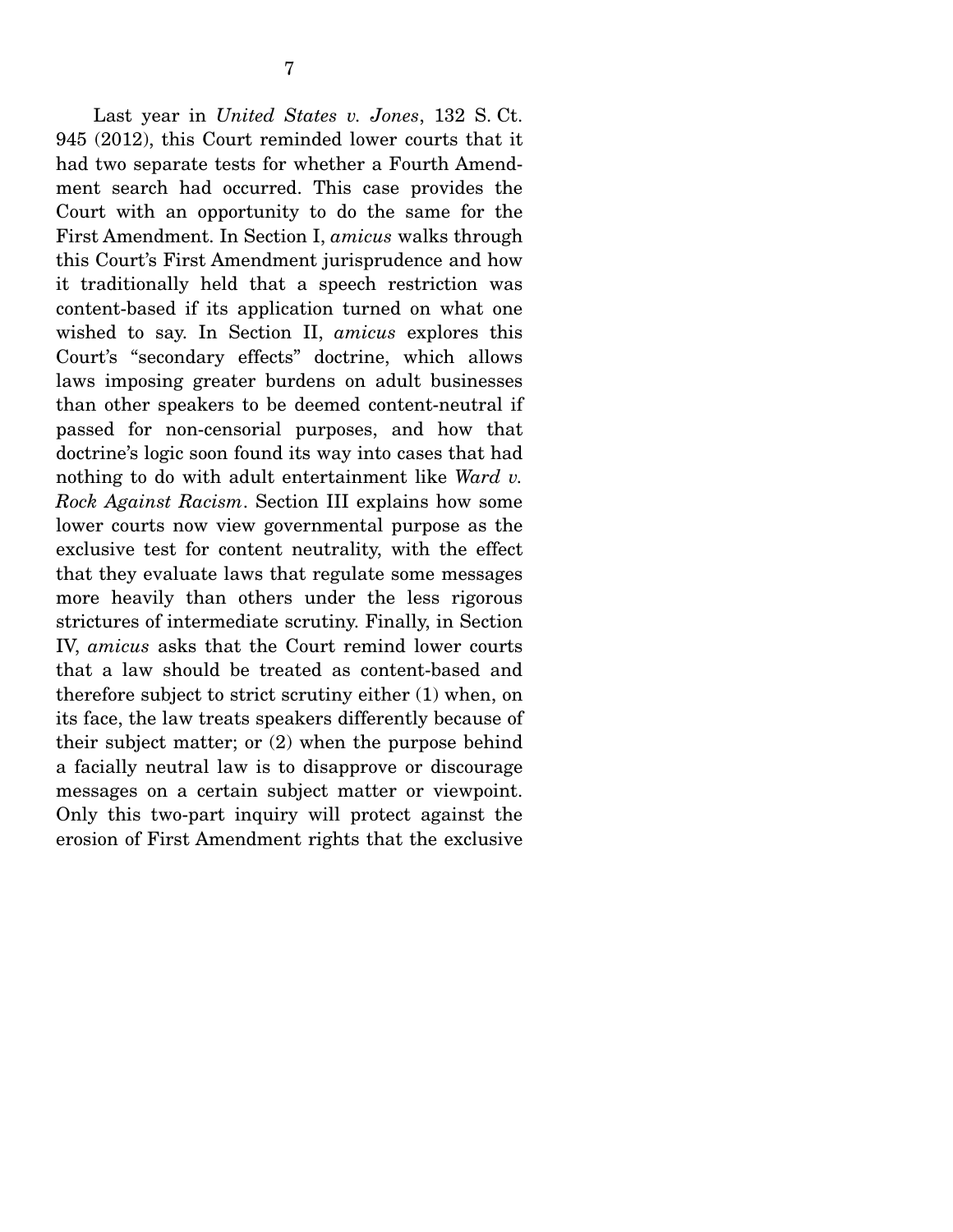invocation of *Ward*'s purpose-based inquiry has engendered.

### **I. The Development of the Court's Traditional First Amendment Doctrine.**

The Supreme Court has been protecting private speech through the First Amendment for the better part of a century. Yet for many years, the Court did not analyze cases through any consistent, rigorous analytical structure. Instead, the Court decided cases on a largely ad hoc basis, with the Court's members making their own independent determinations of whether a speech restriction ran afoul of the Constitution. But as the Court's First Amendment jurisprudence crystallized, it became evident that in most instances a law would be deemed content-based if its terms treated some topics and speakers more favorably than others. At the same time, the Court also recognized that even a facially neutral law could be subject to strict scrutiny if its manifest purpose was to regulate speech for censorial reasons.

#### **A. Early First Amendment Cases: Results But No Doctrine.**

Unlike today, in the middle of last century the Supreme Court lacked a systematic approach to categorizing and analyzing alleged free-speech violations, instead deciding cases on grounds that only later would shape the contours of First Amendment doctrine. In *Kovacs v. Cooper*, 336 U.S. 77, 78 (1949),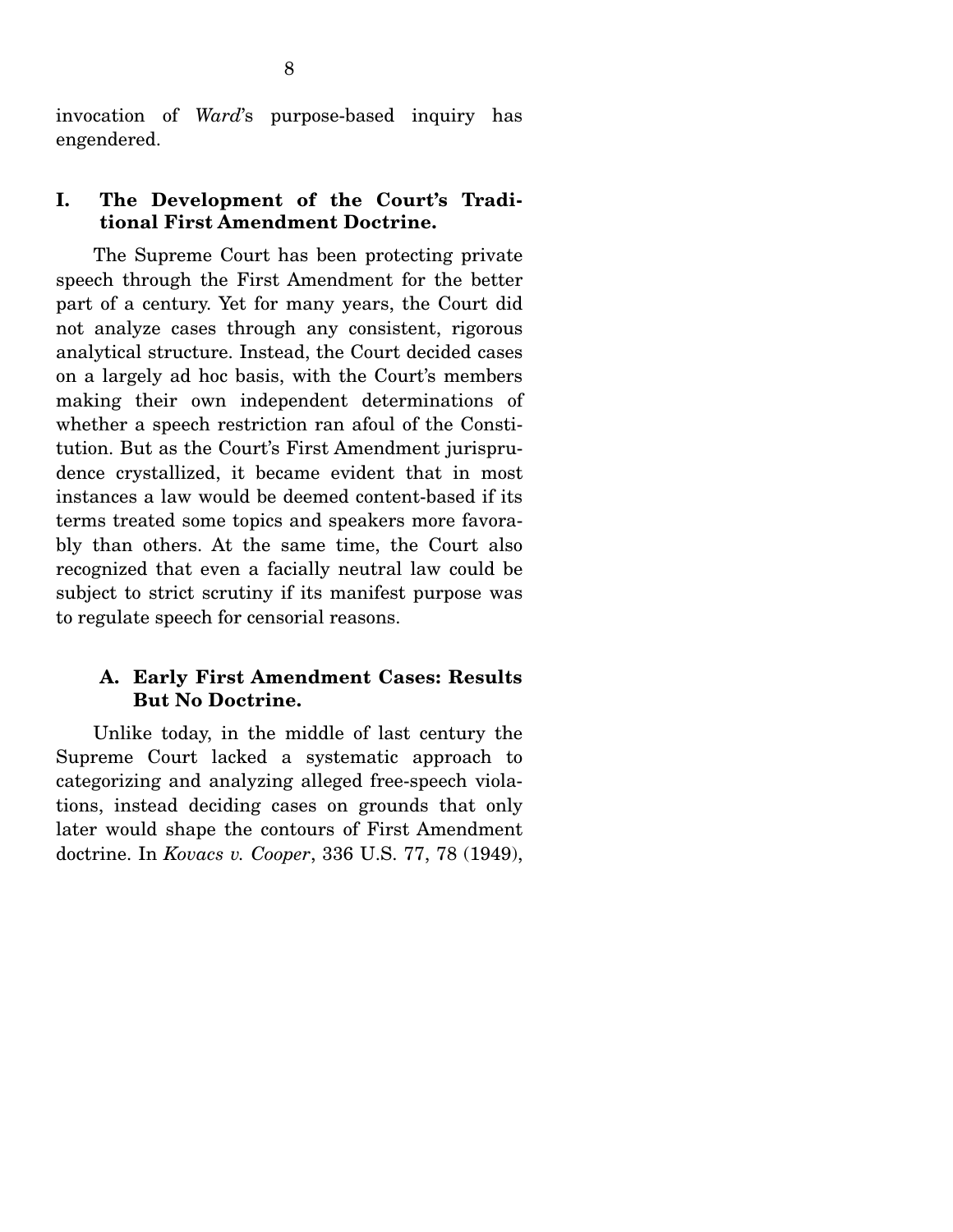for instance, the Court upheld a Trenton, New Jersey law that made it illegal "to play, use or operate for advertising purposes . . . a sound truck, loud speaker or sound amplifier . . . which emits therefrom loud and raucous noises." The majority in *Kovacs* did not ask if Trenton's law was content-based or contentneutral; such terminology had not yet been developed. The Court instead ruled that, unlike a complete ban on all sound-making devices, Trenton could "bar sound trucks with broadcasts of public interest, amplified to a loud and raucous volume, from the public ways of municipalities." *Id*. at 87. In so doing, the Court distinguished *Saia v. New York*, 334 U.S. 558 (1948), on the grounds that New York's exemption for "items of news and matters of public concern" granted the Chief of Police unfettered discretion to decide who may speak and who may not.<sup>3</sup>

 Other instances of the Court's inchoate approach to the First Amendment arose in cases where members of the Jehovah's Witnesses were prosecuted for proselytizing in public spaces. In *Niemotko v.* 

<sup>3</sup> Some members of the Court in *Kovacs* struggled with the fact that the law at issue banned more speech than the law struck down in *Saia*. Justice Jackson, for instance, argued that *Saia* was in fact a more modest restriction of speech, because it allowed the use of sound trucks "when and where the Chief of Police saw no objection." *Kovacs*, 336 U.S. at 97-98 (Jackson, J., concurring). This analysis echoes Justice Burger's dissent in *Metromedia, Inc. v. City of San Diego*, wherein he chastised the plurality for striking down San Diego's sign ordinance because it exempted certain "defined classes of signs" from regulation. 453 U.S. 490, 563-64 (1981) (Burger, J., dissenting).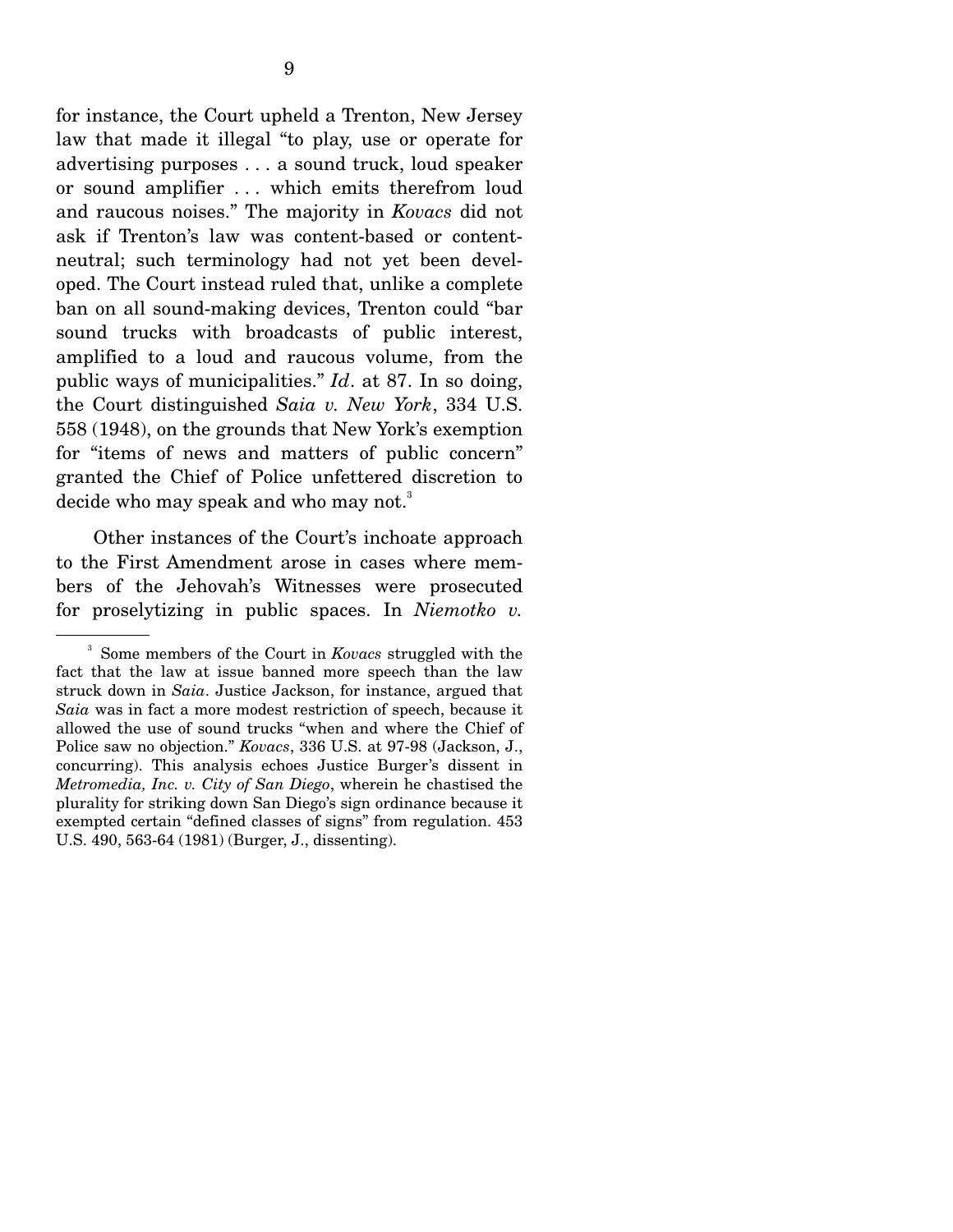*Maryland*, 340 U.S. 268 (1951), a state court convicted members of the Jehovah's Witnesses for disorderly conduct after they spoke out in public parks without first obtaining a permit. The Supreme Court invalidated the convictions, holding first that the members' speech was deemed disorderly only because it was conducted without a permit. It then went on to strike down the permitting requirement, holding that because it did not have sufficient procedural protections in place, it amounted to a prior restraint. *Id*. at 272. Nowhere in *Niemtoko*'s discussion of the law did the Court ever discuss whether the state's disorderly conduct statute was content-based either on its face or as applied to the defendants. Likewise, in *Fowler v. Rhode Island*, 345 U.S. 67 (1953), a minister was arrested when he began to speak to his fellow Jehovah's Witnesses in a public park. Charged with violating a law that made it a crime to "address any political or religious meeting in any public park," the minister appealed to the U.S. Supreme Court. In reversing the convictions, the Court held that the government could not pick and choose which religions it let speak out in the park. *Id*. at 69. But just as in *Niemtoko*, the Court in *Fowler* analyzed the case without the benefit of a formal analytical structure.

 The problem with this ad hoc approach was apparent: Without a firm theoretical underpinning, the Court's decisions in various cases could not be easily synthesized into a cohesive rule of law. This left lower courts with little guidance about how they should apply the Court's decisions to new fact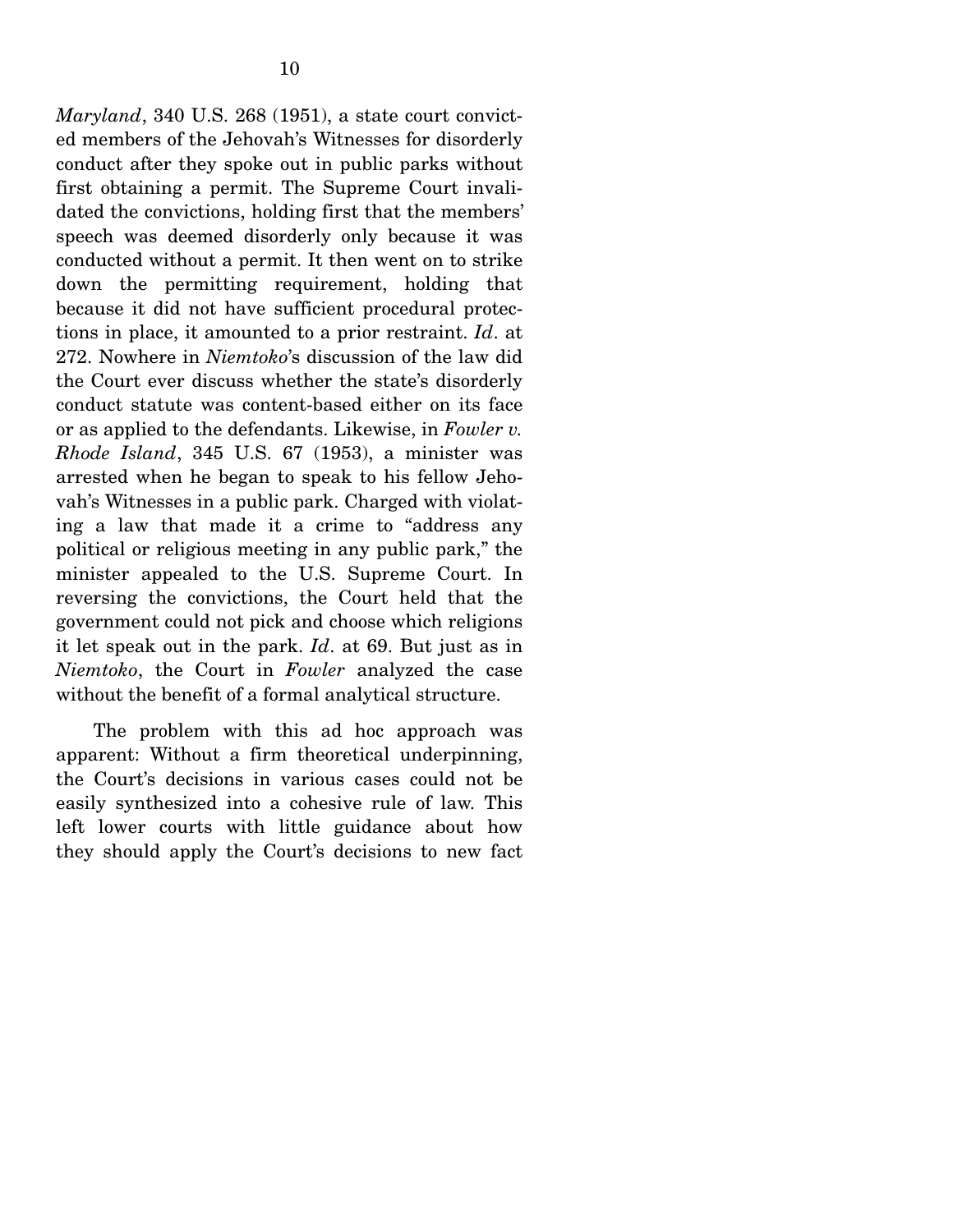patterns. But developments in the Court's First Amendment jurisprudence soon addressed these concerns.

### **B. The Court, Leaning on Its Equal-Protection Jurisprudence, Develops a Comprehensive System for Scrutinizing Speech Restrictions.**

The problems with the Court's ad hoc approach to speech issues led to a push to increasingly formalize First Amendment doctrine. As that doctrine developed, it focused on whether the terms of a law required officials to inspect speech to determine what it said. If the face of the law treated some messages more harshly than others, it would face a more probing review than laws that did not differentiate based on subject matter.

 The first major case to expressly focus on subjectmatter restrictions was *Police Department of Chicago v. Mosley*, 408 U.S. 92 (1972). In *Mosley*, Chicago passed a disorderly conduct ordinance that barred picketing within 150 feet of schools during the school day. The ordinance, however, expressly exempted labor disputes from the restriction. Mosley, a longtime protestor outside of Chicago public schools, brought suit, and while the district court dismissed the complaint, the Seventh Circuit reversed and held the ordinance to be invalid. *Id*. at 94.

 On review, the Supreme Court upheld the Seventh Circuit, although it held that the ordinance was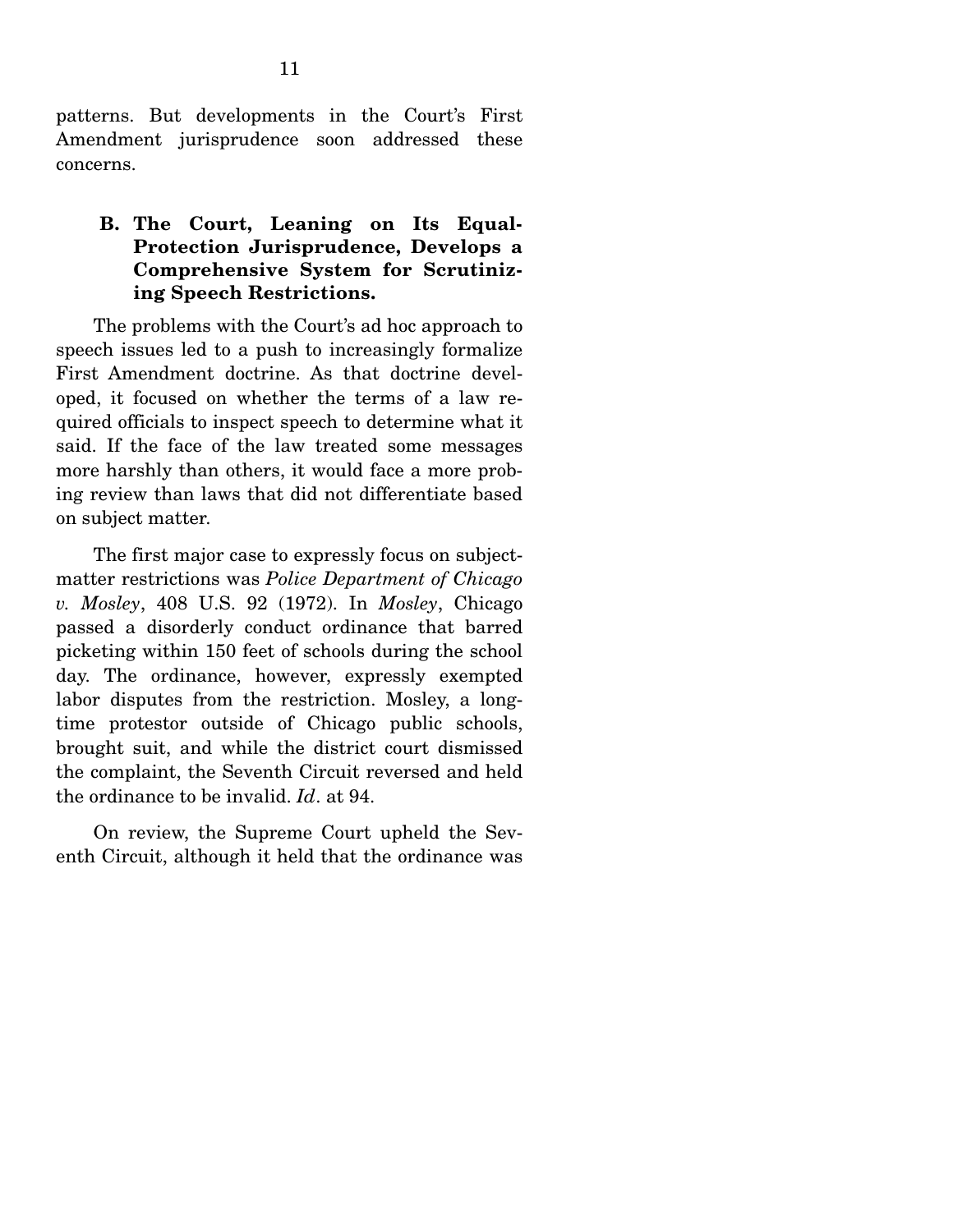unconstitutional because it violated the Equal Protection Clause of the Fourteenth Amendment. Specifically, the Court looked to the terms of the ordinance itself and reasoned that because the ordinance "describes permissible picketing in terms of its subject matter," it regulated speech because of what it said. *Id*. at 95. Because the streets were a traditional place for the public to gather and speak, the "government may not prohibit others from assembling or speaking on the basis of what they intend to say. Selective exclusions from a public forum may not be based on content alone, and may not be justified by reference to content alone." *Id*. at 96. Accordingly, said the Court, the ordinance's content-based distinction could survive only if it was "tailored to serve a substantial government interest."  $Id.$  at  $99.^4$ 

 The City of Chicago defended the distinction on the idea that the law had a neutral purpose, *i.e.*, to preserve public order, and the fact that it exempted labor picketing was justified because it was less likely

<sup>4</sup> This protean formulation of strict scrutiny borrows from equal-protection jurisprudence, which imposes different degrees of scrutiny based on whether the law accomplishes its objective by treating different racial or ethnic groups in a differential manner. Some members of this Court have rejected this approach, instead arguing that laws that facially discriminate between speech and speakers on the basis of what they have to say should be subject to a rule of per se invalidation. *See Citizens United v. FEC*, 558 U.S. 310, 340 (2010) (contending that "political speech simply cannot be banned or restricted as a categorical matter") (citing *Simon & Schuster, Inc.*, 502 U.S. at 124 (Kennedy, J., concurring in judgment)).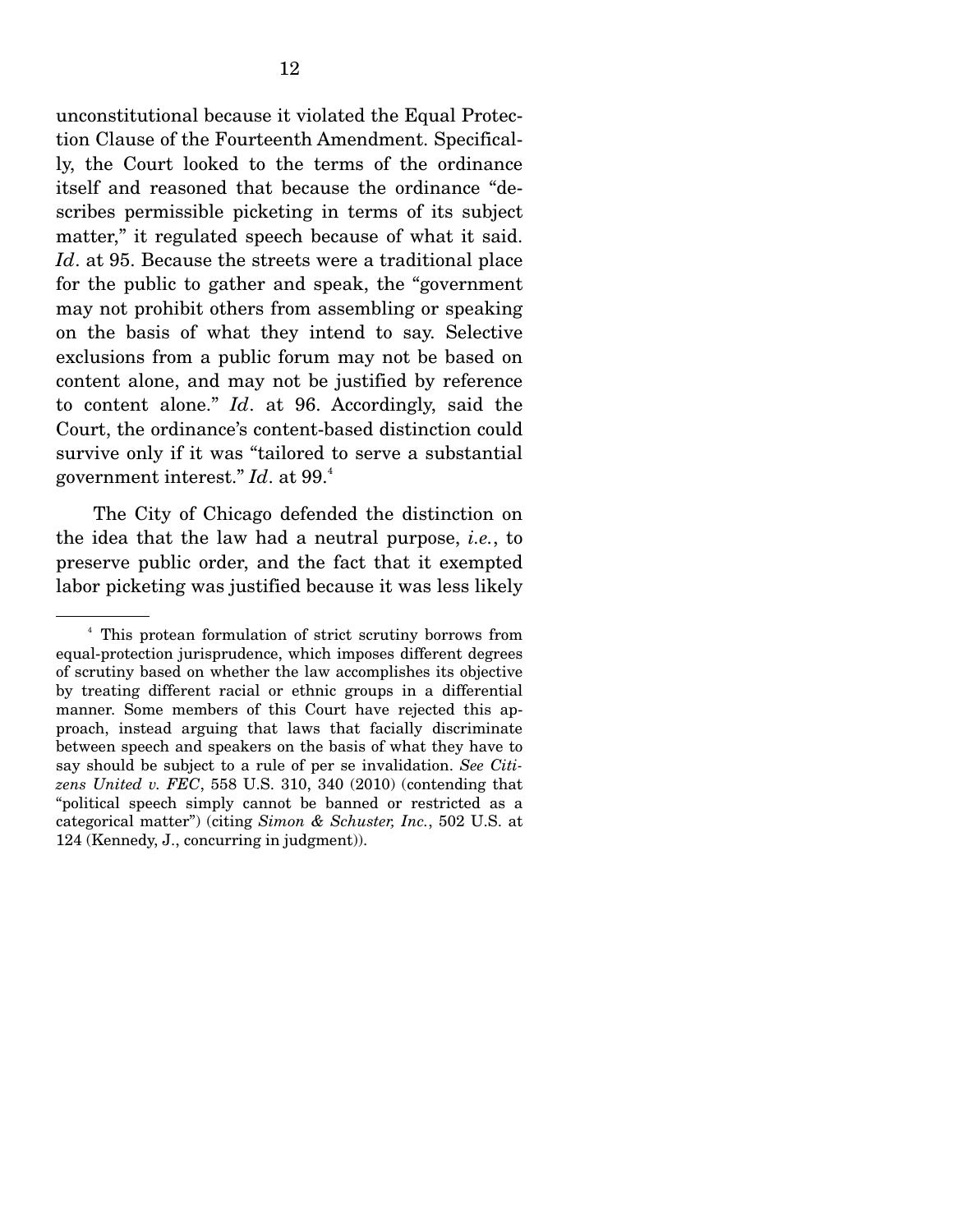to be disruptive than other forms of picketing. But the Court rejected this supposition, noting that to accept such free-floating claims, based on broad generalities and divorced from any actual facts, "[f]reedom of expression . . . would rest on a soft foundation indeed." *Id*. at 101. Finding no reason sufficiently important to justify Chicago's contentbased distinction, the Court declared the city's picketing ordinance unconstitutional.

*Mosley* was the Court's first major attempt to formalize its approach to First Amendment cases. Three years later in *Erznoznik v. City of Jacksonville*, 422 U.S. 205 (1975), the Supreme Court further explained how it would analyze free-speech claims. The issue in *Erznoznik* was a Jacksonville ordinance that prevented the display of nudity on drive-in theater screens. The Court distilled the lessons from several previous cases and sketched out how it would generally approach First Amendment cases going forward:

Although each case ultimately must depend on its own specific facts, some general principles have emerged. A State or municipality may protect individual privacy by enacting reasonable time, place, and manner regulations applicable to all speech irrespective of content. But when the government, acting as censor, undertakes selectively to shield the public from some kinds of speech on the ground that they are more offensive than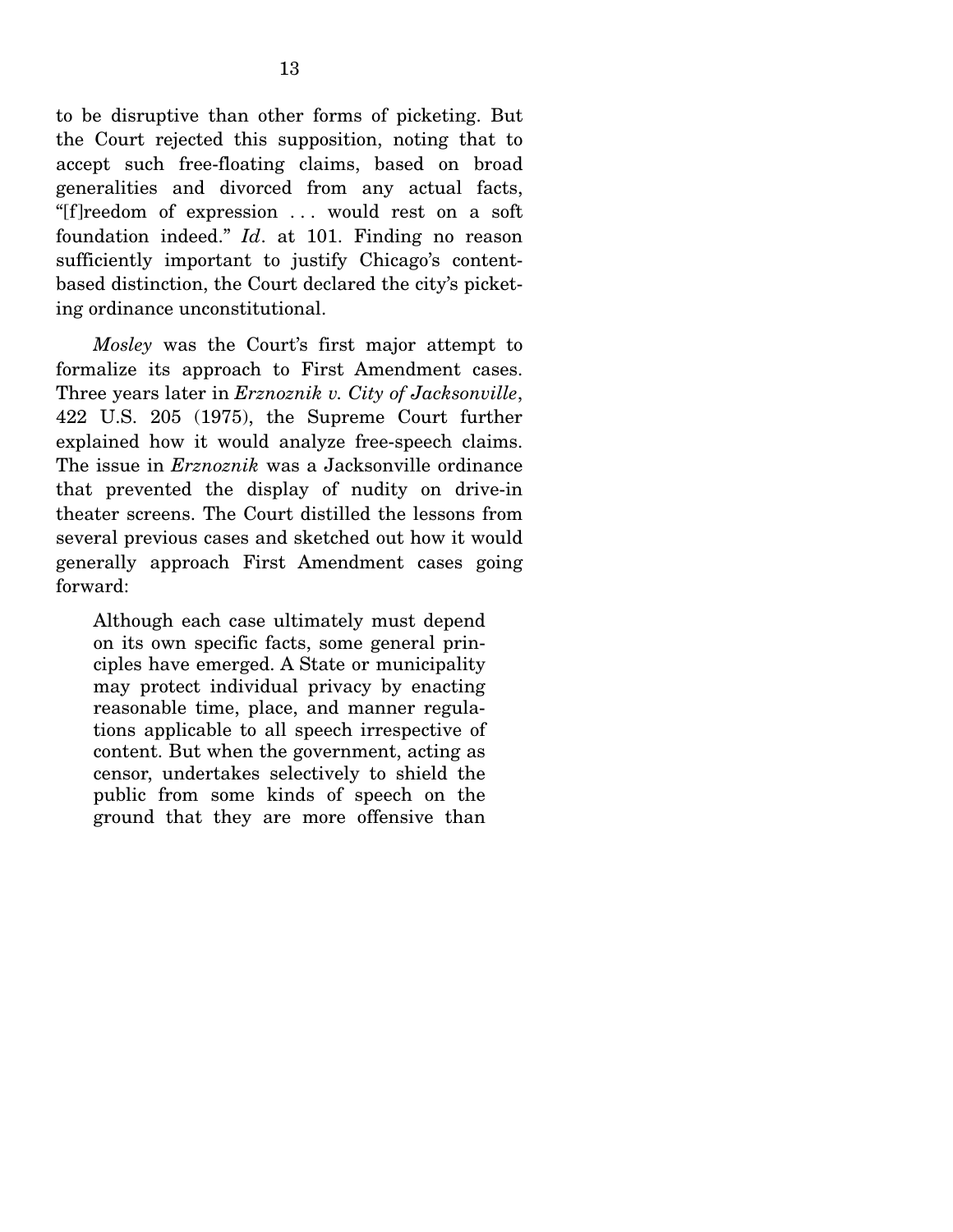others, the First Amendment strictly limits its power.

*Id.* at 209 (internal citations omitted).

 The Court held that Jacksonville's law was a content-based restriction on speech because it prevented "drive-in theaters from showing movies containing any nudity, however innocent or even educational." *Id*. at 211-12. Jacksonville argued that the law was an attempt to protect both children and the privacy of accidental viewers. The Supreme Court rejected these justifications and struck down the ordinance, noting that the restriction reached farther than necessary to protect children and that if adults wished to avoid depictions of nudity, they need only avert their eyes. *Id*. at 212.

 The Court followed its approach in *Erznoznik* in later cases by first analyzing whether a law applied to all speakers or if it facially discriminated between speakers based on what they are saying. The answer to that question then governed what level of judicial scrutiny applied. *See, e.g.*, *First Nat'l Bank v. Bellotti*, 435 U.S. 765, 784-85 (1978) (applying "exacting scrutiny" to law prohibiting corporations from spending money in ballot-issue elections and stating that the legislature "is constitutionally disqualified from dictating the subjects about which persons may speak and the speakers who may address a public issue") (citing *Mosley*, 408 U.S. at 96); *Carey v. Brown*, 447 U.S. 455, 461-62 (1980) (invalidating Illinois law that forbade picketing of residences with exception for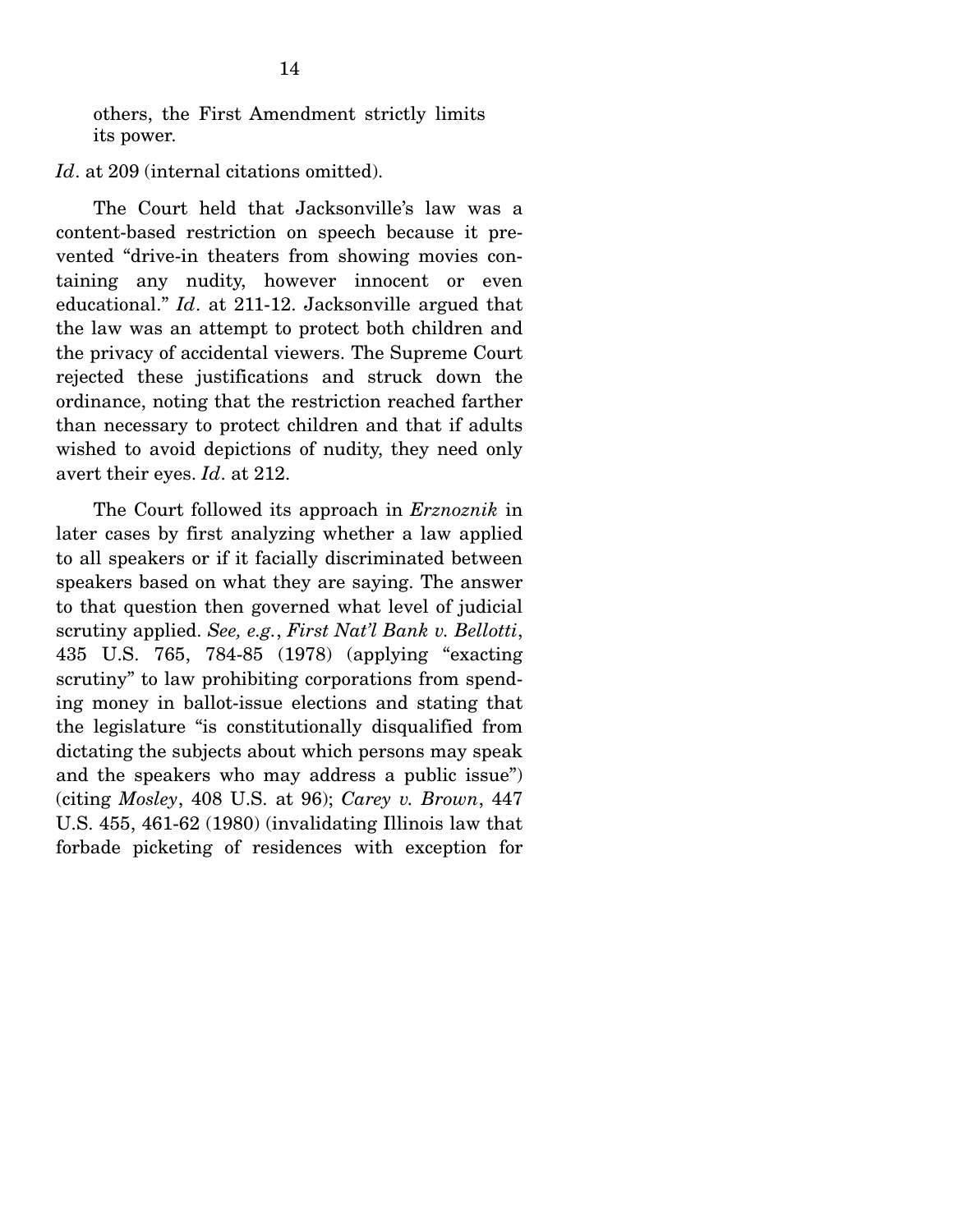labor protests after finding it to be content-based and therefore should be "carefully scrutinized").<sup>5</sup>

 This Court has applied heightened scrutiny (whether termed as "exacting," "careful," or "strict") to laws that turn on the content of the speech even where there was no hint of censorial motive. This was the case with the laws in *Mosley* and *Carey*, which were both passed to protect the public and maintain order, not to suppress speech. Likewise, in *Metromedia, Inc. v. City of San Diego*, 453 U.S. 490, 514-15 (1981), a plurality of this Court held that San Diego's sign ordinance, which permitted certain types of noncommercial signs in commercial and industrial zones, was content-based and therefore subject to heightened scrutiny. Citing to *Carey*, the plurality stated that cities do "not have the same range of choice in the area of noncommercial speech to evaluate the strength of, or distinguish between, various communicative interests." *Id*. Because the city permitted some noncommercial messages to be conveyed on billboards in specified areas of the city, it had to

<sup>5</sup> It is very likely that laws like those in *Mosley* and *Carey* would be deemed content-neutral under the purpose-based test *amicus* discusses in Section II. Geoffrey Stone, *Content-Neutral Restrictions*, 54 U. CHI. L. REV. 46, 115 (1987). This is because the governmental purpose behind those anti-picketing laws was not to suppress any particular message but to maintain public peace and order. *Mosley*, 408 U.S. at 101 (stating that government's interest was "in preventing disruption" in front of Chicago schools); *Carey*, 447 U.S. at 464 (stating that banning picketing in front of residences was motivated by an "interest in residential privacy").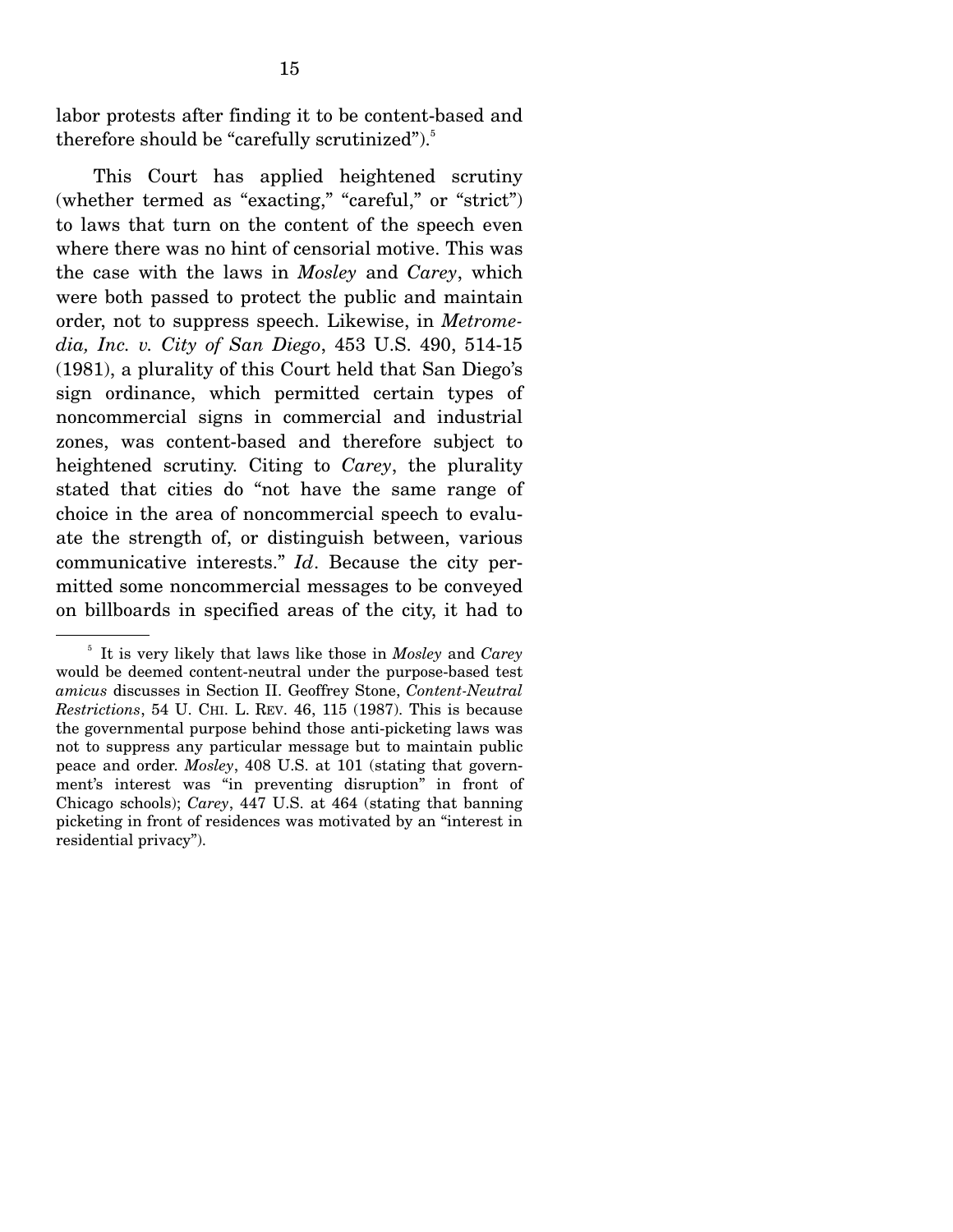similarly allow billboards conveying other noncommercial messages in those same areas. *Id*. at 515. This was the case even though Justice Stevens, writing in dissent, correctly pointed out that "there is not even a hint of bias or censorship in the city's actions." *Id*. at 552 (Stevens, J., dissenting in part).

 Two taxing cases, *Minneapolis Star & Tribune Co. v. Minnesota Commissioner of Revenue*, 460 U.S. 575 (1983), and *Arkansas Writers' Project, Inc. v. Ragland*, 481 U.S. 221, 230 (1987), further explained that "[i]llicit legislative intent is not the *sine qua non* of a violation of the First Amendment." *Minneapolis Star*, 460 U.S. at 592. In both *Minneapolis Star* and *Arkansas Writers' Project*, this Court struck down use and sales taxes that applied only to a few publications, in the case of *Minneapolis Star*, or to publications that the state did not deem to be religious, professional, trade, or sports periodicals, as in *Arkansas Writers' Project*. Neither the Court nor the parties alleged that the purpose behind the tax regimes was to silence certain disfavored speakers, nor was there any need to adduce evidence of "an improper censorial motive." *Arkansas Writers' Project*, 481 U.S. at 228. All that mattered was that the laws by their terms burdened only certain speakers and, in the case of *Arkansas Writers' Project*, required government officials to "examine the content of the message that is conveyed" to decide whether it could be taxed. *Id*. at 230. That was enough for the Court to declare that the law in each case was subject to strict scrutiny.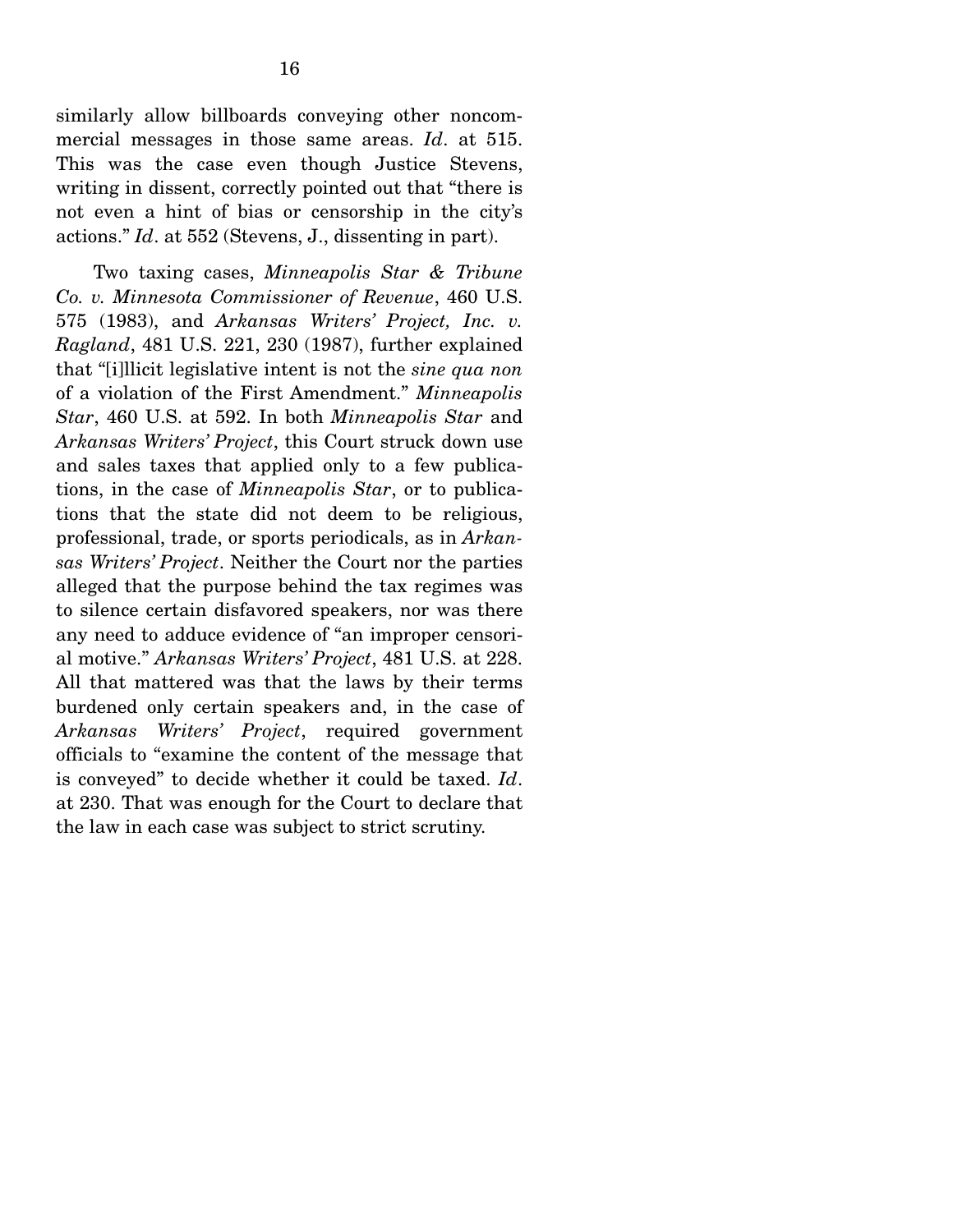### **II. The Court, Beginning with the "Secondary Effects" Doctrine, Articulates a Second Test Based on the Government's Justification for Regulation.**

At the same time that this Court formalized its traditional test for whether a law is content-based, it began to review First Amendment challenges to local zoning rules concerning adult businesses, including adult movie theaters and strip clubs. Under the traditional test laid out in *Mosley*, *Erznoznik*, and *Arkansas Writers' Project*, these rules were clearly content-based in that they only applied to businesses that spoke on a particular subject.

 But rather than say that these laws were subject to strict scrutiny – or alternatively creating an exception in the Court's First Amendment jurisprudence for adult businesses – the Court instead held that they were content-neutral under its newly developed "secondary effects" doctrine. In Subsection A, *amicus* explains the development of the doctrine and how it allowed laws that expressly discriminate against certain messages to be deemed content-neutral if the proffered reason for regulation was not to suppress speech but to deal with the unwanted side effects of that speech. Despite concerns that applying the secondary-effects doctrine outside of the adult entertainment context could eviscerate First Amendment freedoms, Subsection B describes how this Court spread the doctrine's logic throughout the entirety of First Amendment jurisprudence through cases like *Ward v. Rock Against Racism* and *Hill v. Colorado*.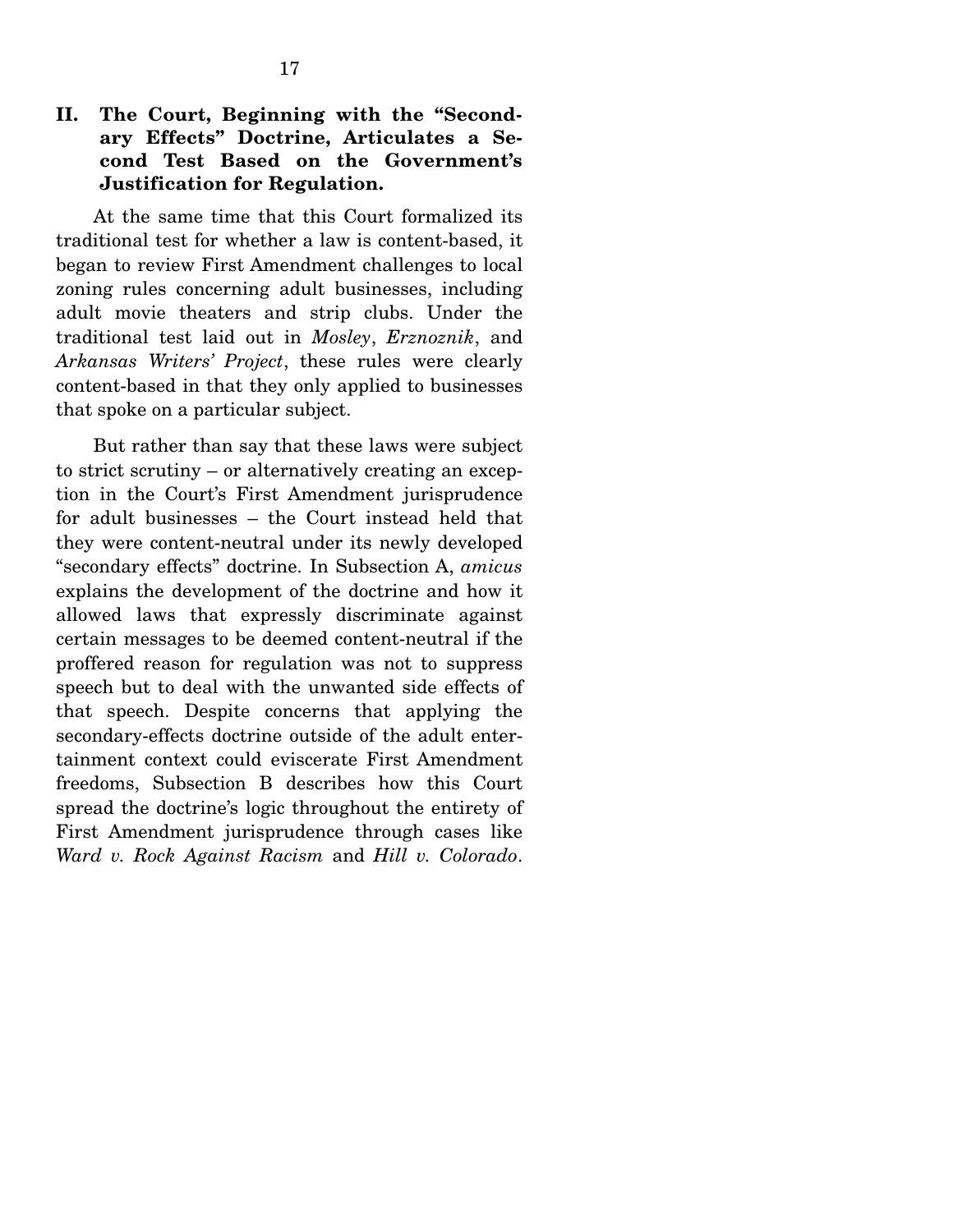The end result is that lower courts now frequently hold that laws that turn on the content of one's speech are content-neutral and subject only to intermediate scrutiny.

#### **A. The Development of the Court's Secondary-Effects Doctrine.**

The Court first laid the groundwork for the secondary-effects doctrine in *Young v. American Mini Theatres*, *Inc.*, 427 U.S. 50 (1976), which dealt with a Detroit ordinance that prohibited adult theaters from being located within 1000 feet of any two other "regulated uses." *Id*. at 52. The face of the ordinance turned on what types of films the theater showed: If it presented material that emphasized certain "Specified Sexual Activities," it was subject to the ordinance's locational restrictions. *Id*. at 53. Two adult movie theater operators sued, arguing that the ordinance was content-based and failed heightened scrutiny.

 Although the ordinance expressly subjected adult businesses to burdens not shared by other speakers, four justices, in an opinion written by Justice Stevens, held that it was not subject to heightened scrutiny. Rejecting *Mosley*'s statement that "[s]elective exclusions from a public forum may not be based on content alone, and may not be justified by reference to content alone," the plurality said that "[t]his statement . . . read literally . . . would absolutely preclude any regulation of expressive activity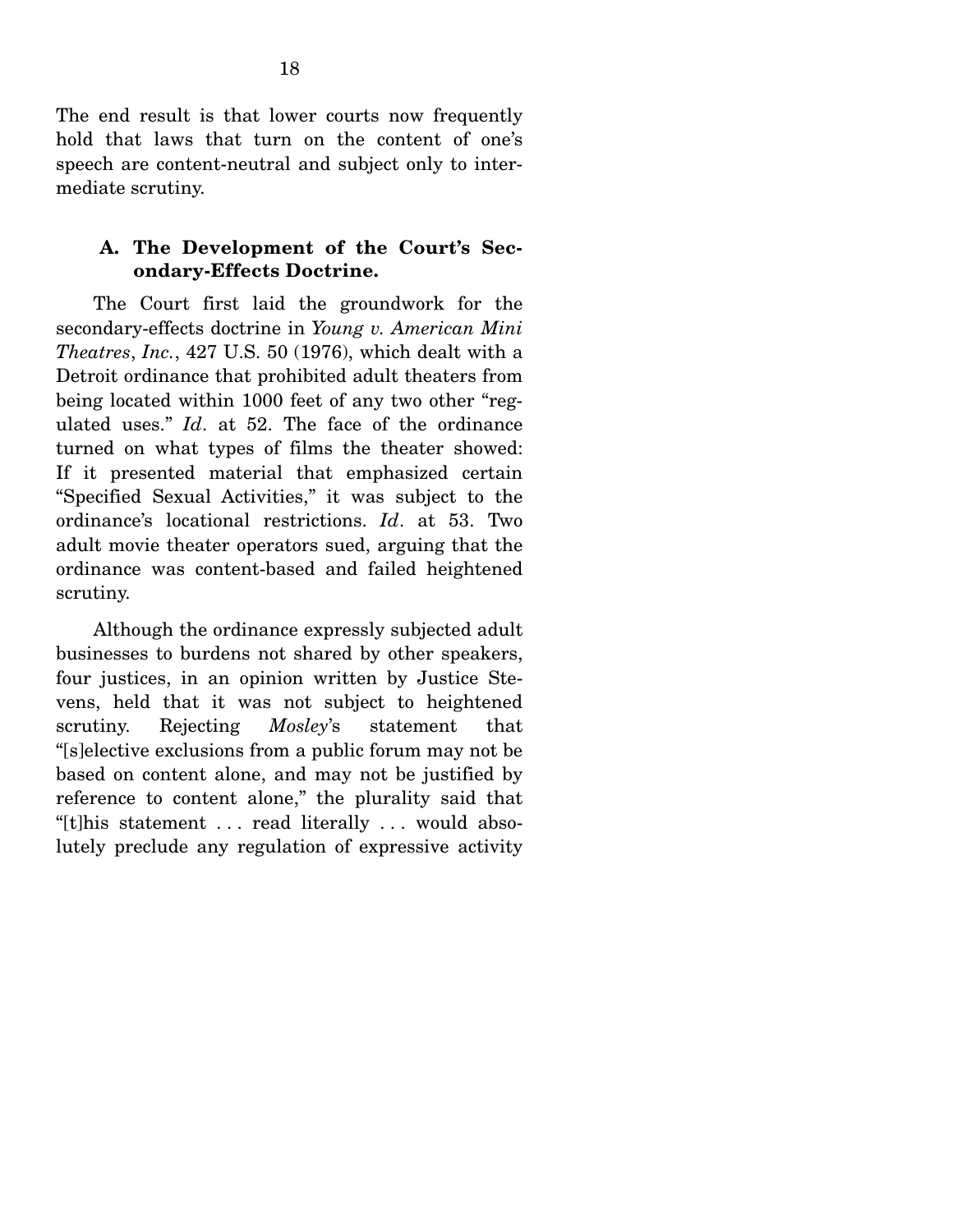predicated in whole or in part on the content of the communication." *Id*. at 65. Because the four justices felt that the purpose of the ordinance was to alleviate the secondary effects that Detroit said surrounded adult theaters, rather than to suppress the theaters' speech, they held it to be constitutional. *Id*. at 71 & n.34.

 The plurality's decision in *Young* was controversial. Four justices criticized the plurality's view that sexually explicit – but non-obscene – speech was entitled to less First Amendment protection. *See Young*, 427 U.S. at 86 (Stewart, J., dissenting). They also attacked the idea that the government could make content-based distinctions without facing heightened scrutiny. Ultimately, the dissent viewed the decision as "an aberration" that would hopefully not be repeated. *See id*. at 87.

 For a decade, *Young* did appear to be an aberration. But that changed with the Court's decision in *City of Renton v. Playtime Theaters, Inc.*, 475 U.S. 41 (1986). Renton's ordinance, like the ordinance in *Young*, applied only to adult entertainment businesses, and whether a business was subject to the rule turned on what those businesses displayed. In an opinion authored by Justice Rehnquist (who had joined the *Young* plurality), the Court fully embraced the secondary-effects doctrine, claiming that "the resolution of this case is largely dictated by our decision in *Young*." *Id*. at 46. The majority believed that Renton's chief concern "was with the secondary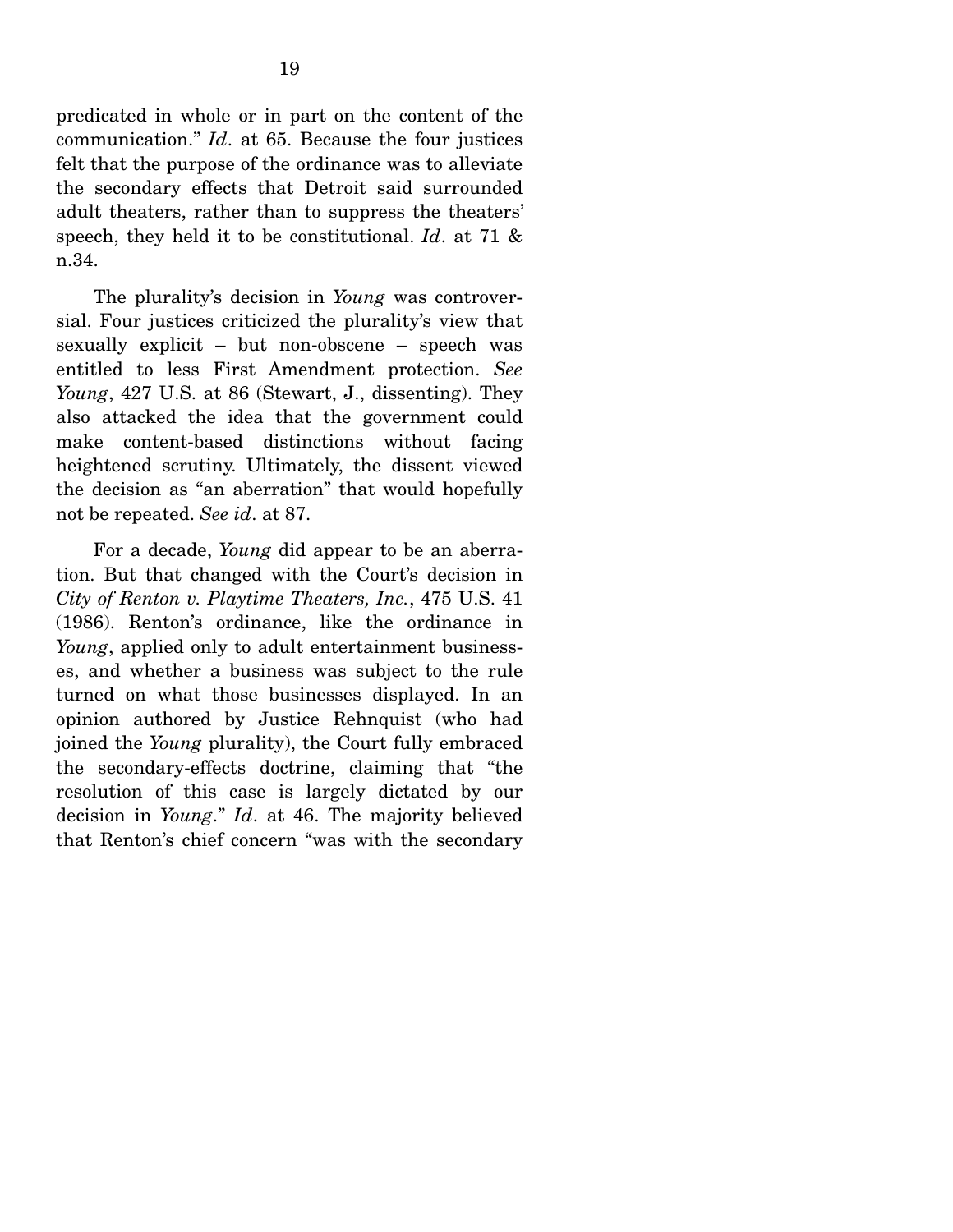effects of adult theaters, and not with the content of adult films themselves." *Id*. at 47. Accordingly, the majority concluded that Renton's ordinance was content-neutral, even though it turned on what the theaters depicted, because it was "*justified* without reference to the content of the regulated speech." *Id*. at 48 (quoting *Va. Pharm. Bd. v. Va. Citizens Consumer Council, Inc.*, 425 U.S. 748, 771 (1976)).

 The Court's decision in *Renton* was deeply divisive. Calling the majority's approach "misguided," Justice Brennan argued that although the threat of negative secondary effects might be a reason to regulate adult movie theaters, the stated purpose for a regulation cannot turn a content-based law into a content-neutral one. *Id*. at 56-57 (Brennan, J. dissenting). Brennan consoled himself with the fact that the doctrine had only been applied in the adult zoning context, but commentators were not so sanguine. They noted that if the secondary-effects doctrine spread, it potentially could redraw the Court's entire content-based/content-neutral framework and "gravely erode the First Amendment's protections." Laurence H. Tribe, AMERICAN CONSTITUTIONAL LAW § 12-19, at 952 (2d ed. 1988); *see also* Geoffrey Stone, *Content-Neutral Restrictions*, 54 U. CHI. L. REV. 46, 116 (1987) (stating that doctrine "threatens to undermine the very foundation of the content-based/content-neutral distinction").

 The reasoning underlying *Renton* quickly infiltrated subsequent cases. In *Boos v. Barry*, 485 U.S. 312 (1988), for instance, the Court invalidated a District of Columbia law that made it illegal to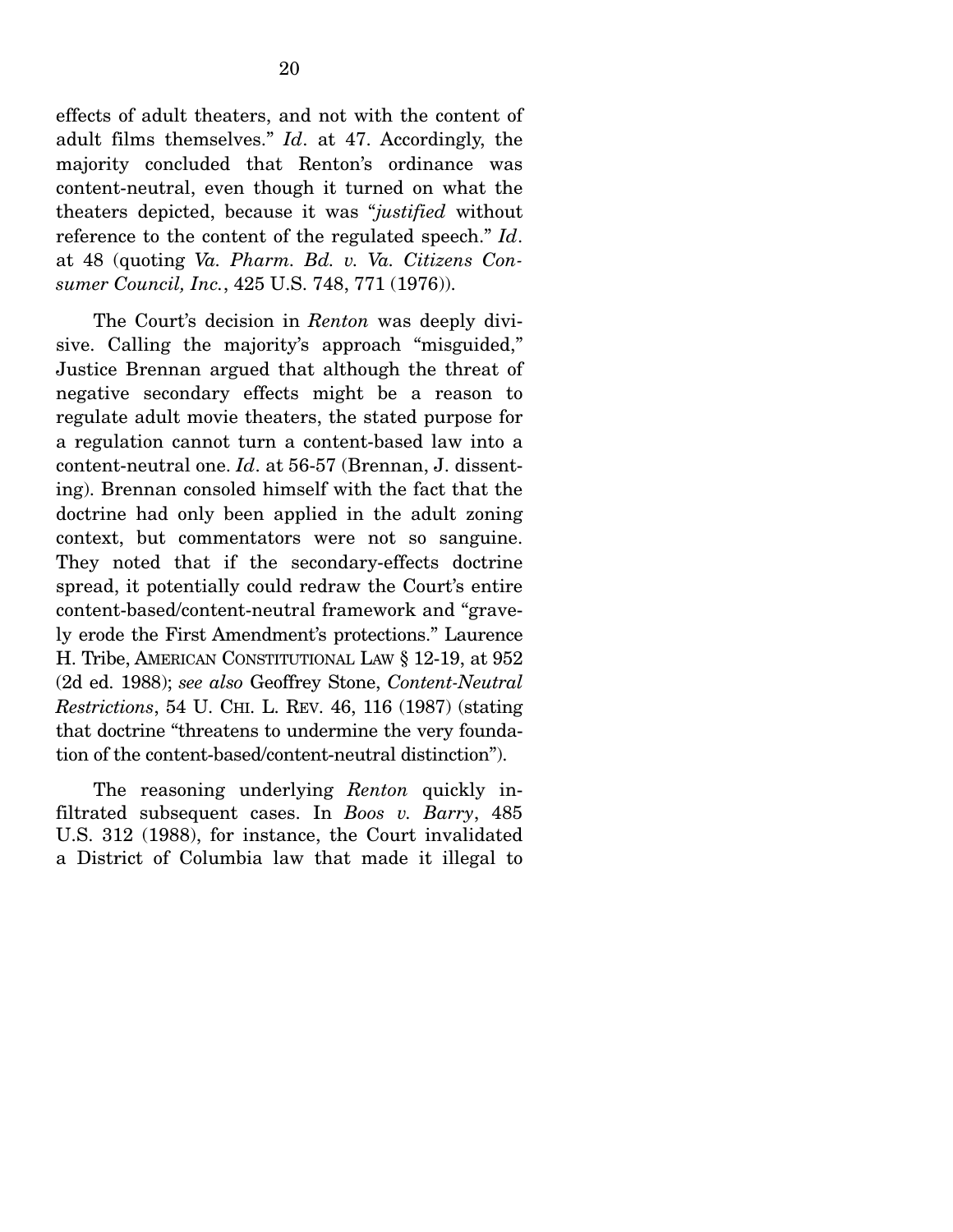display any sign bringing a foreign government into disrepute. The government argued that under *Renton* the law was content-neutral because it furthered a neutral government interest, namely "our international law obligation to shield diplomats from speech that offends their dignity." *Id*. at 320. The plurality, though, held that *Renton* was distinguishable from the facts in the case because the District's justification "focuses only on the content of the speech and the direct impact that speech has on its listeners." *Id*. at 321. Because the sign ban regulated speech "due to its potential primary impact," the plurality concluded that it was content-based. *Id.*

 Albeit dictum, the plurality's analysis implicitly accepted the core idea of the secondary-effects doctrine: *i.e.*, the District's law could be deemed contentneutral, despite expressly discriminating against certain messages, if the District had come up with a purpose that did not rely on the listeners' reaction to speech. Justice Brennan chided the plurality for its attempt to divine legislative motive, noting both that "future litigants are unlikely to be so bold or so forthright" as the District. *Boos*, 485 U.S. at 335 (Brennan, J., concurring in the judgment). He also noted that the secondary-effects doctrine does not provide the "clear guidance" of the traditional test, which turns on the statute's terms rather than motive. *Id*. at 335-36. Yet despite these warnings, the Court's use of the purposebased test undergirding *Young* and *Renton* threatened to radically transform the very nature of the contentbased/content-neutral inquiry. What by all accounts should have been a simple case made good on that threat.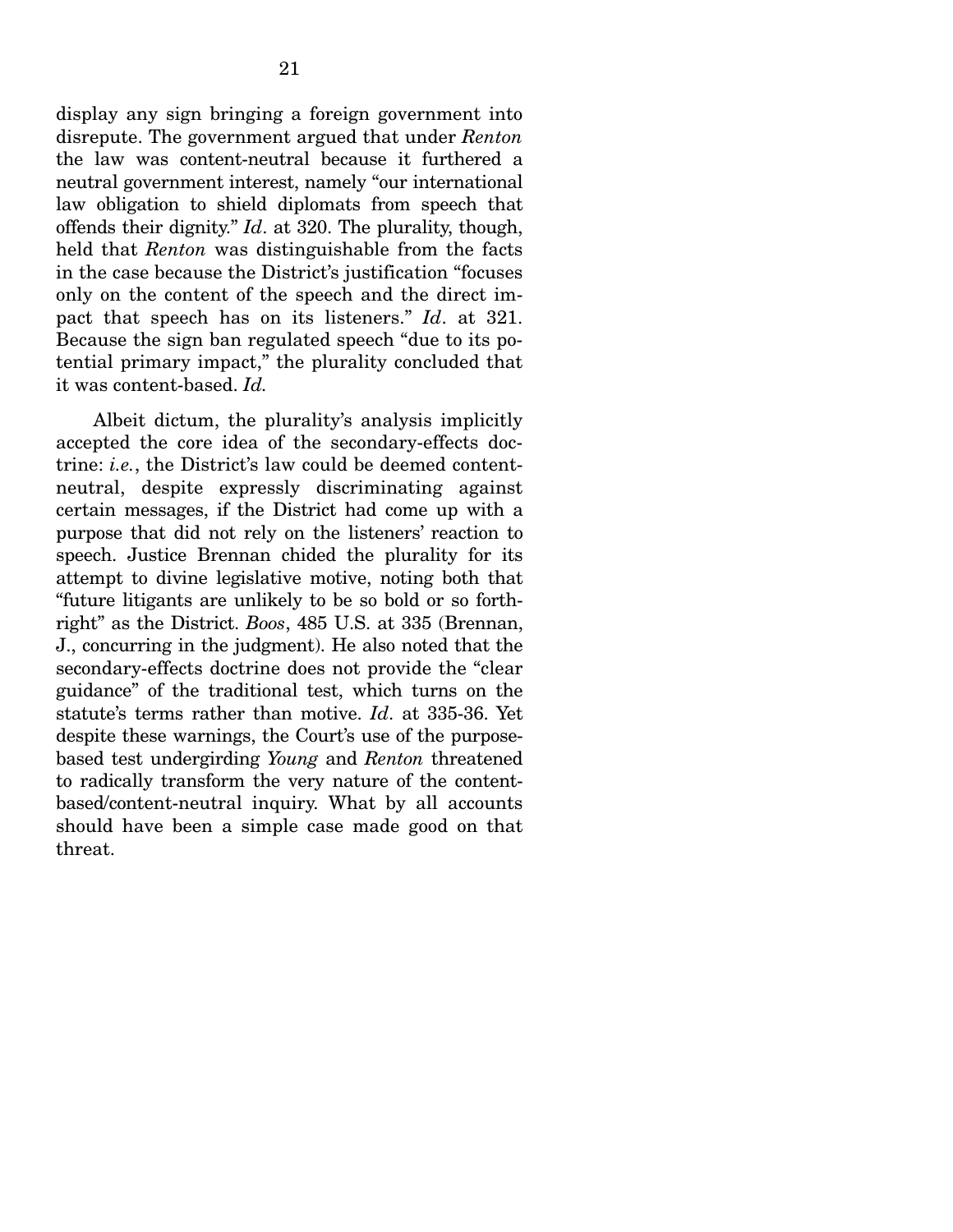#### **B.** *Ward v. Rock Against Racism, Hill v. Colorado,* **and the Metastasis of** *Renton's* **Focus on Legislative Motive.**

*Ward v. Rock Against Racism*, 491 U.S. 781 (1989), unwittingly effected a sea change in this Court's First Amendment jurisprudence. *Ward* involved a content-neutral rule that required the use of city-provided sound equipment and engineering services at concerts performed in a Central Park bandshell. *Id*. at 787. Rock Against Racism, which held yearly events in the bandshell, argued that the requirement violated the First Amendment. *Id*. at 787-88. The district court sustained the regulations, but the Second Circuit reversed, holding that the city had not shown that the rule was the least-restrictive means of addressing the sound problem. *Id*. at 789.

 On review, the Supreme Court reversed and upheld the restrictions. The Court could have held that the rule – which applied regardless of what was performed – was content-neutral under *Mosley*'s traditional inquiry. Instead, the Court focused on legislative purpose, holding that "[t]he principal inquiry in determining content-neutrality . . . is whether the government has adopted a regulation of speech because of disagreement with the message it conveys. The *government's purpose* is the controlling consideration." *Id.* at 791 (internal citations omitted & emphasis added). The Court then cited *Renton* for the idea that "[a] regulation that serves purposes unrelated to the content of expression is deemed neutral, even if it has an incidental effect on some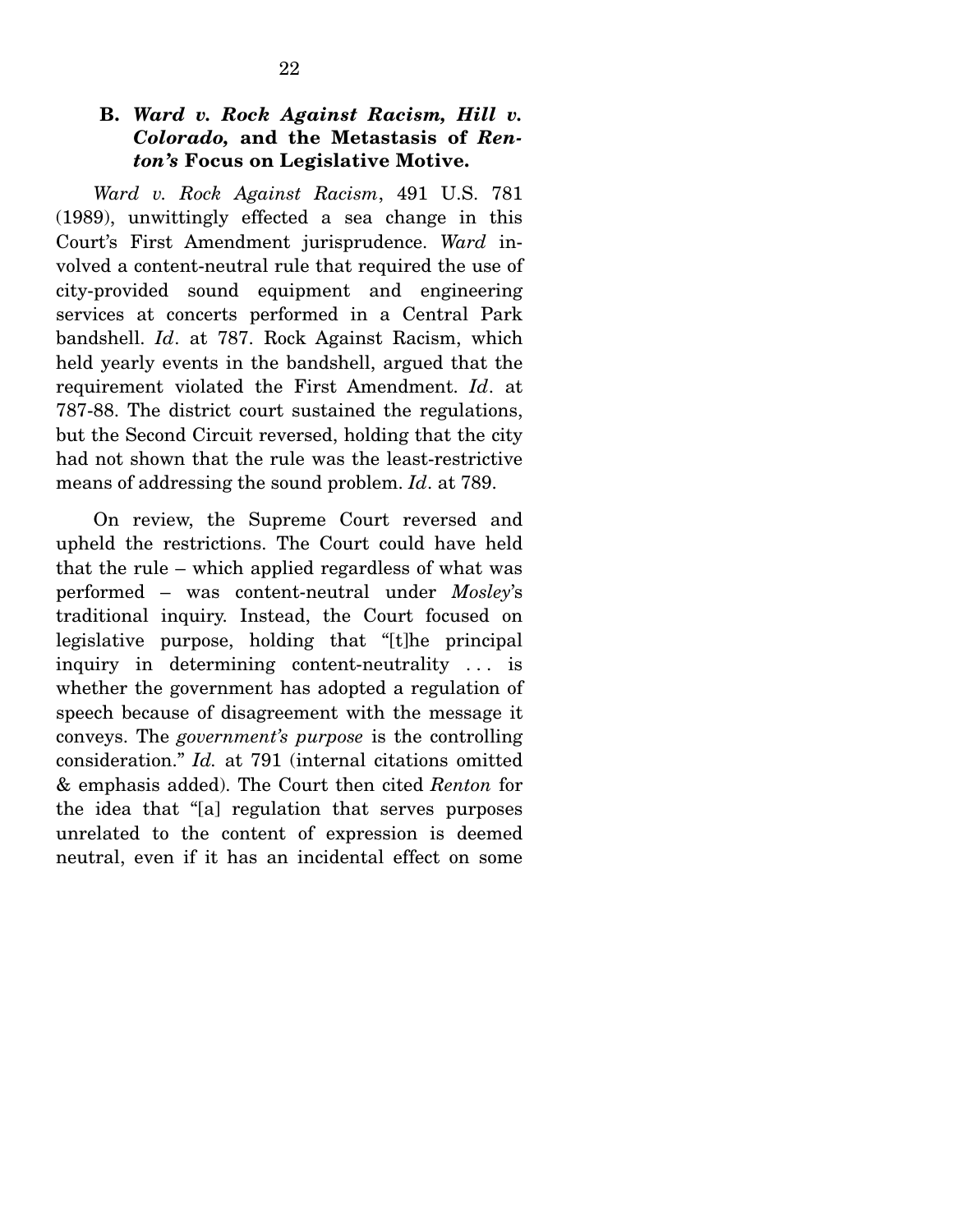speakers or messages but not others." *Id*. Because the rule's purpose was to protect the tranquility of adjoining areas, the Court determined it was contentneutral. *Id*. at 792-93. And because the "lessrestrictive-alternative analysis . . . has never been a part of the inquiry into the validity of a time, place, and manner regulation," the Court held that the Second Circuit erred in holding that the rule failed because less burdensome alternatives were available. *Id*. at 797.

 As Justice Marshall noted in dissent, *Ward* was "the first time [that] a majority of the Court applie[d] *Renton* analysis to a category of speech far afield from that decision's original limited focus." *Id*. at 804 n.1 (Marshall, J., dissenting). The dissenters in *Ward* feared that focusing on legislative purpose rather than a statute's plain meaning might "encourage widespread official censorship" by causing many laws that expressly discriminate against certain messages to be judged under the relatively lax standards of intermediate scrutiny. *Id*. Furthermore, some commentators have noted that by being able to deploy either the traditional test or the *Ward*/*Renton* purpose-based test, the Court gave itself the discretion to characterize most facially discriminatory laws as either content-based or content-neutral depending upon the circumstances. *See, e.g*., John Fee, *Speech Discrimination*, 85 B.U. L. REV. 1103, 1132 (2005).<sup>6</sup>

<sup>6</sup> *See also* Christina Wells, *Of Communists and Anti-Abortion Protestors: The Consequences of Falling into the*  (Continued on following page)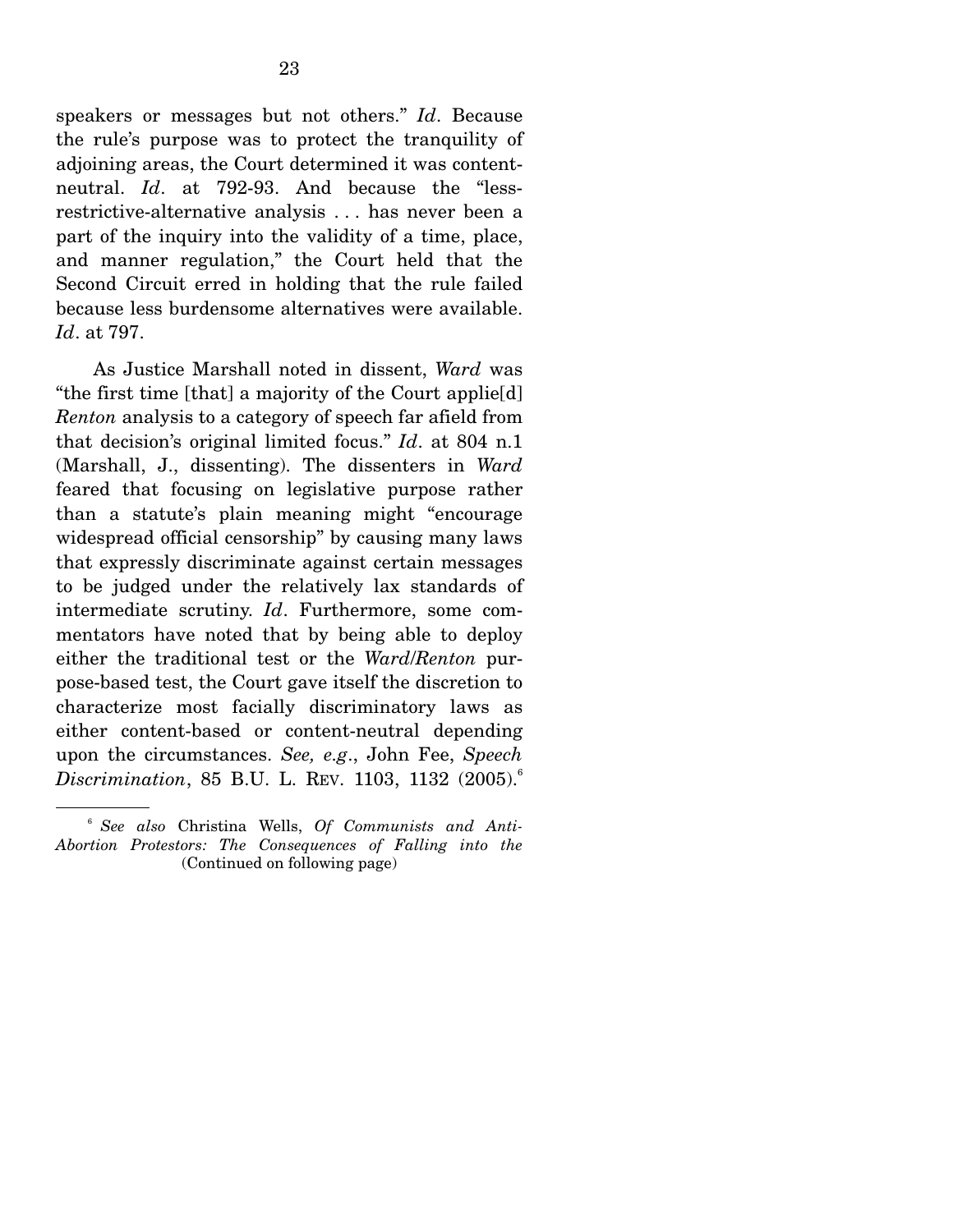Having two separate tests can also lead to confusion in lower courts, which increases the risk that courts will reach differing results in factually indistinguishable cases. *See* R. George Wright, *Content-Based and Confidential-Neutral Regulation of Speech: The Limitations of a Common Distinction*, 60 U. MIAMI L. REV. 333, 339 (2006) (noting that lower courts "have made little progress in sorting out the respective roles of an examination of the text of the speech regulation and of broader-ranging attempts to ascertain legislative intent in distinguishing between [content-based] and [content-neutral] regulations") (footnotes omitted). As *amicus* shows below, this is more than a risk: this Court's fractured approach to content neutrality has led to deep splits in fundamental areas of First Amendment law.

 These concerns intensified following this Court's ruling in *Hill v. Colorado*, 530 U.S. 703 (2000), a law similar to the one at issue in this case. The law in *Hill* prohibited individuals outside medical facilities from approaching people entering the facility to engage in "oral protest, education, or counseling" without first gaining the would-be listener's permission. *Id*. at 707-08. Even though the pre-approval

*Theoretical Abyss*, 33 GA. L. REV. 1, 58 (1998) (stating that "purpose terminology occasionally creeps into the Court's free speech decisions – especially when the Court wants to uphold a content-neutral law. Simultaneously, the Court has reiterated its belief that governmental purpose is irrelevant to determining a law's legitimacy – especially when it wants to strike down a law that discriminates against certain speech.").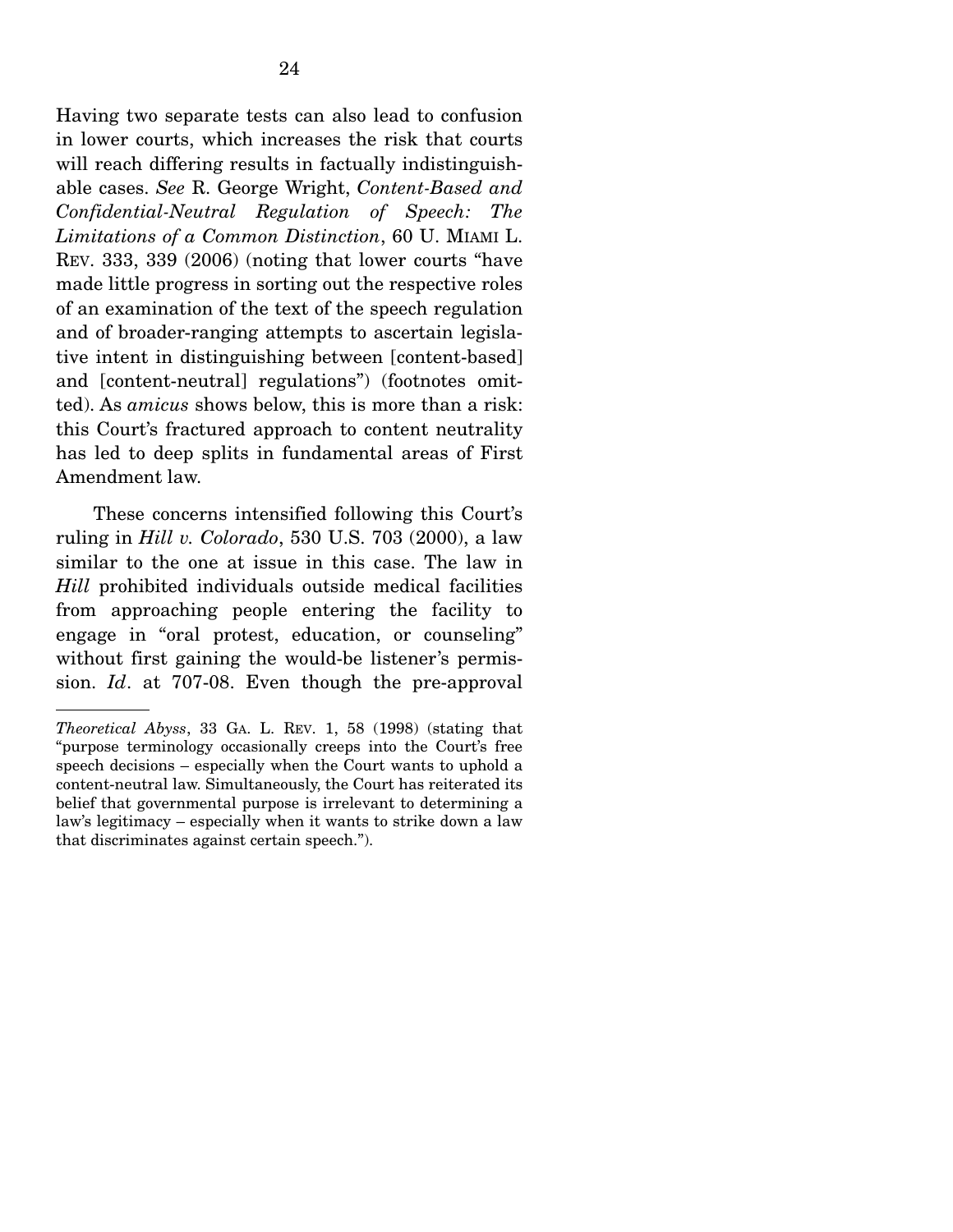requirement in *Hill* applied to only certain speakers and subjects, the majority held that the law was content-neutral because its purposes – to protect patient access and privacy – were unrelated to what the demonstrators said. *Id*. at 719-20.

 The Court in *Hill* similarly refused to hold that the law was content-based because it required police to determine if one was engaging in "oral protest, education, or counseling." The majority, relying on picketing cases such as *United States v. Grace*, 461 U.S. 171 (1983), held that it was not "improper to look at the content of an oral or written statement in order to determine whether a rule of law applies to a course of conduct." *Hill*, 530 U.S. at 721. Given that the Colorado law limited only unconsented approaches for the purpose of "oral protest, education, or counseling," rather than banned such forms of speech altogether, the Court held that the law was contentneutral. *Id*.

 Critics of *Hill*'s treatment of the content neutrality issue have been legion. *See, e.g.*, Michael McConnell, 28 PEPP. L. REV. 747, 748 (2000) (stating that if the law in *Hill* "is not content based, I just do not know what 'content-based' could possibly mean"); Kathleen M. Sullivan, *Sex, Money, and Groups*, 28 PEPP. L. REV. 723, 737 (2000) (questioning whether the law in *Hill* was "properly understood as contentneutral at all"); Jamin B. Raskin & Clark L. LeBlanc, *Disfavored Speech about Favored Rights*, 51 AM. U. L. REV. 179, 182 (2001) (criticizing *Hill* for making it easy for governments to engage in viewpoint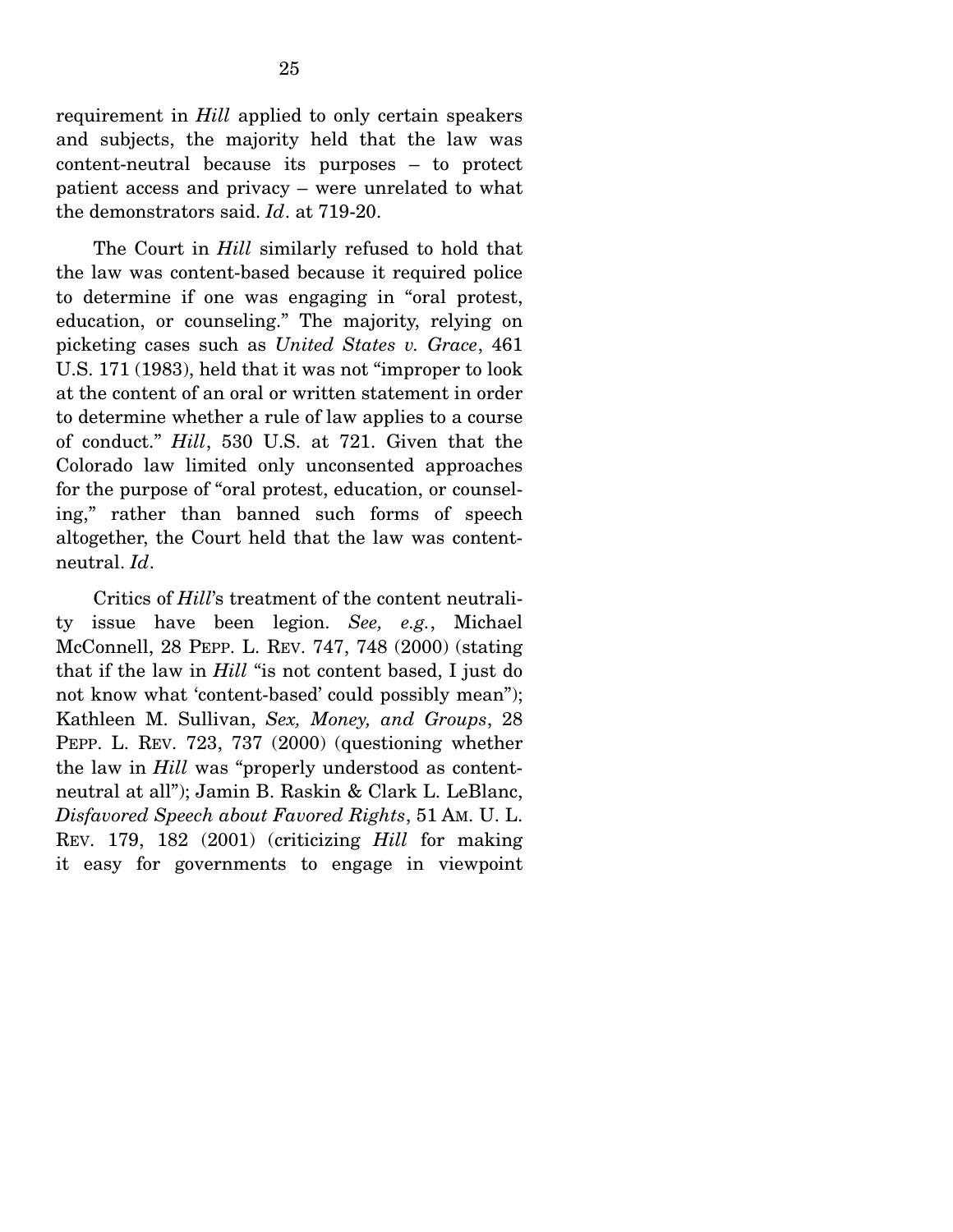discrimination "provided that their enactments maintain the thinnest facade of neutrality"); Leslie Gielow Jacobs, *Clarifying the Content-Based*/*Content Neutral and Content*/*Viewpoint Determinations*, 34 McGeorge L. REV. 595, 620 (2003) (criticizing the *Ward*/*Hill* approach to content neutrality on the grounds that it is "rare that sufficient evidence exists to demonstrate that the purpose of a facially neutral action is content- or viewpoint-based, and that the proffered neutral justification is, in fact, a sham"). But despite this criticism, lower courts have seized upon *Renton*/*Ward*/*Hill*'s focus on legislative purpose.

### **III. The** *Renton***/***Ward***/***Hill* **Purpose-Based Inquiry Has Led Some Courts To Hold That Laws That Turn on the Content of One's Speech Are Content-Neutral.**

Since this Court decided *Hill*, federal and state courts have repeatedly been called upon to scrutinize governmental speech restrictions. But due to the doctrinal confusion that *Renton*, *Ward*, and *Hill* have sown, these lower courts have been left without any clear guidance as to how they should determine whether any particular law is content-based or content-neutral. Should they look at whether the law turns on what the would-be speaker says? Or should they focus on whether the government has put forward some neutral justification for the restriction? The answer to these questions, given this Court's vacillation between the two tests, is murky at best. *Compare Holder v. Humanitarian Law Project*, 130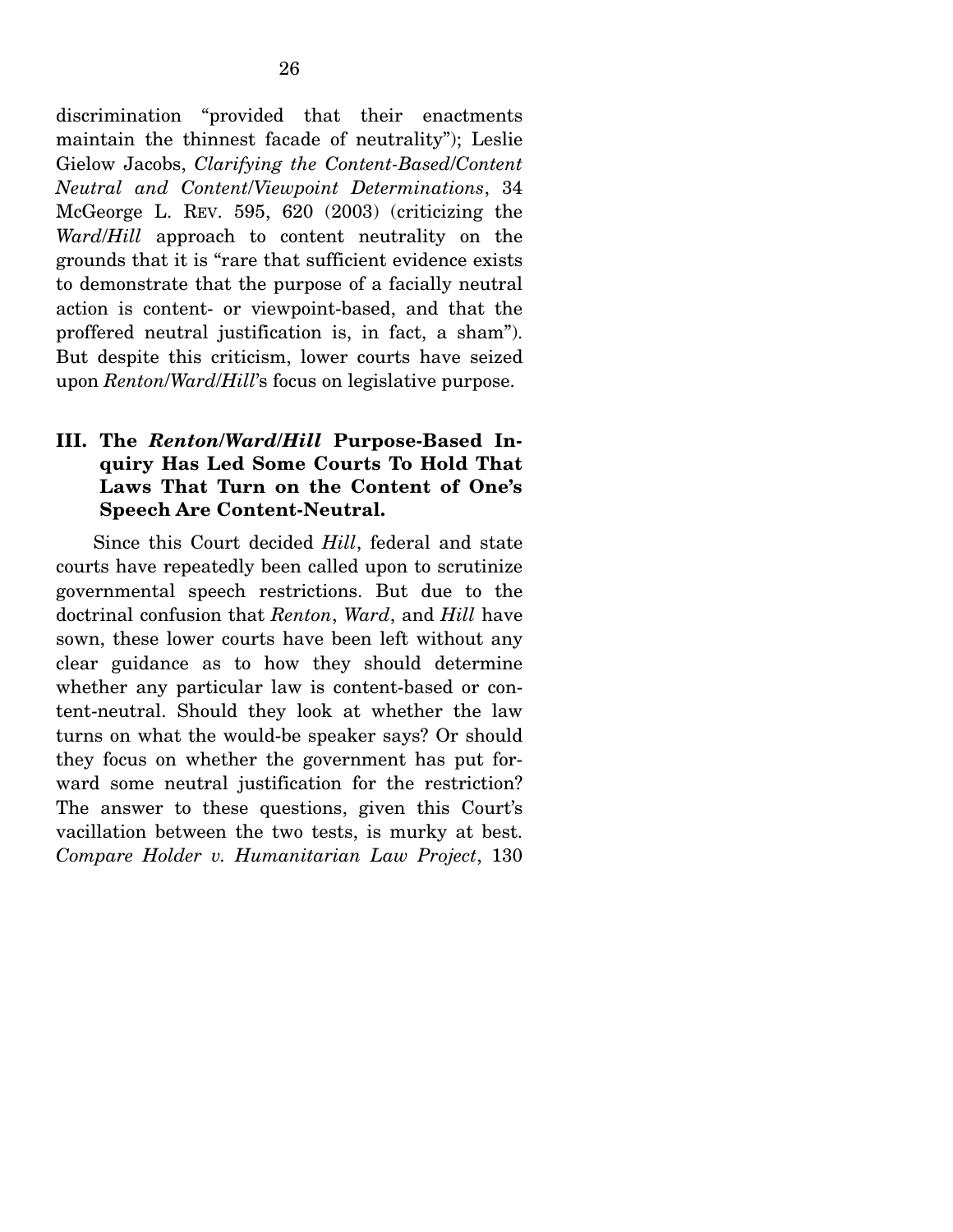S. Ct. 2705, 2723-24 (2010) (deeming law to be content-based because whether speech of plaintiffs was prohibited "depends on what they say")<sup>7</sup> with *Bartnicki v. Vopper*, 532 U.S. 514, 526 (2001) (holding law prohibiting intentional disclosure of intercepted communications to be content-neutral under *Ward* because its purpose was to protect "the privacy of wire, electronic, and oral communications" rather than to suppress speech).

 In light of this uncertainty, some lower courts now view *Ward*'s focus on legislative purpose not just as one way to determine if a law is content-based, but the *only* way. Consequently, these courts classify facially discriminatory laws as content-neutral and uphold them under the much less rigorous test used for time, place, and manner restrictions. As demonstrated below, this Court's conflicted approach to content neutrality has caused federal and state courts to deeply split on whether laws that turn on the content of one's speech, but which are passed for noncensorial reasons, should be subject to strict scrutiny. At the very least, this Court should take care it does not further that confusion in deciding this case.

 $\frac{7}{1}$  It is important to note that, although this Court correctly concluded that the law in *Holder* was content-based, applying *Ward*'s purpose-based test would not have led to the same conclusion. That is because the government's purpose for passing the law was not to suppress speech, but to protect national security by preventing contributions to foreign terrorist organizations.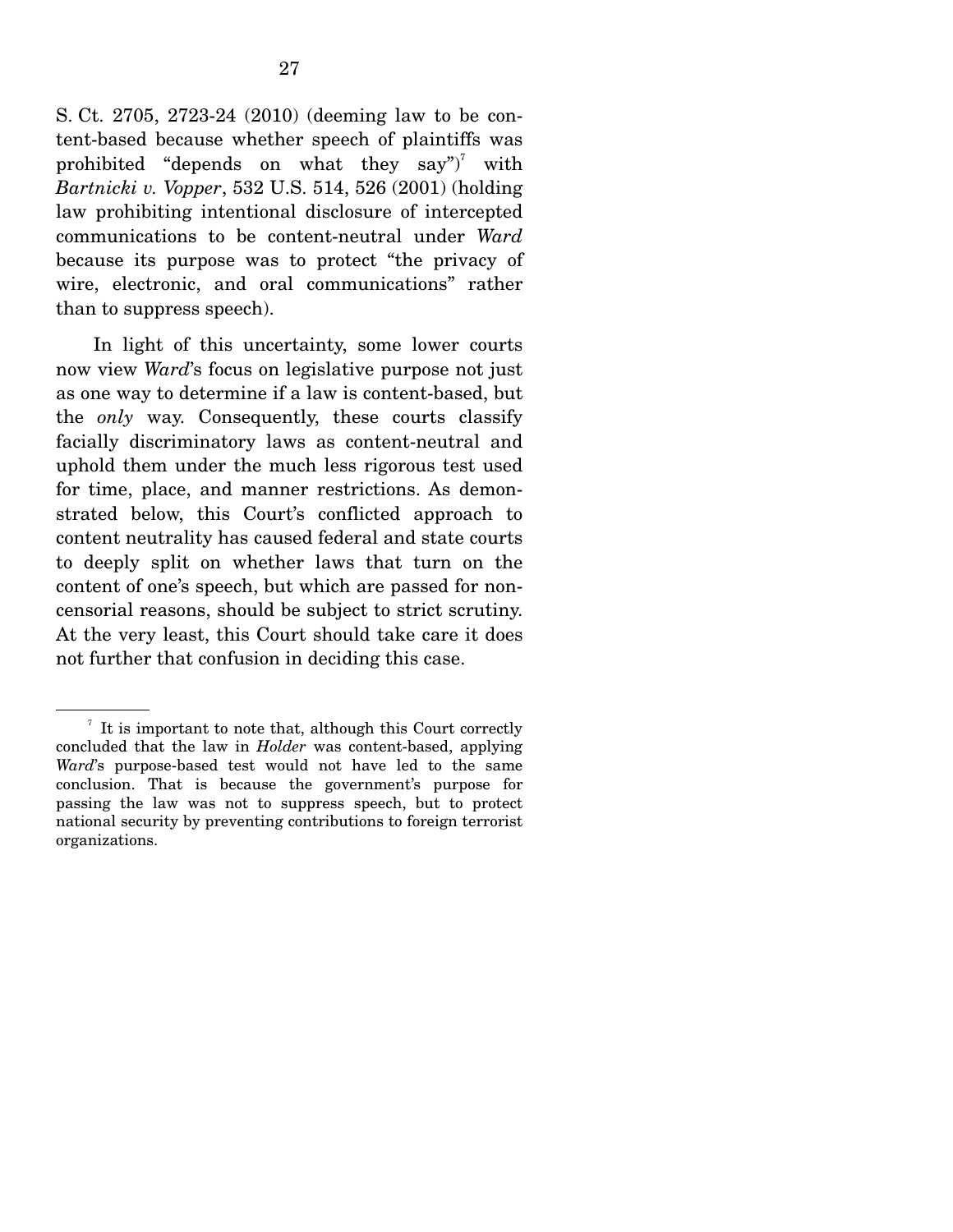#### **A. Federal Courts Are Split on Whether Sign Ordinances That Draw Subject Matter Distinctions Are Content-Based or Content-Neutral.**

The U.S. Courts of Appeal are deeply embroiled in a conflict concerning municipal sign ordinances. Specifically, the conflict reflects a disagreement on whether a sign ordinance that provides exemptions or otherwise draws distinctions based on subject matter is content-based, regardless of the governmental motive and proffered justification for the ordinance.

 On one side of the divide are those courts that have generally employed this Court's traditional approach to the content-based inquiry, as exemplified in cases like *Mosley* and *Carey v. Brown*. In *Neighborhood Enterprises, Inc. v. City of St. Louis*, the Eighth Circuit followed the approach laid out by the *Metromedia* plurality by holding that the city's exemption for certain noncommercial signs, based on what those signs depicted or said, rendered the ordinance content-based. 644 F.3d 728, 736 (8th Cir. 2011) (holding that "the zoning code's definition of 'sign' is impermissibly content-based because 'the message conveyed determines whether the speech is subject to the restriction'") (internal quotation marks and citation omitted). The Eighth Circuit's decision in *Neighborhood Enterprises* echoes earlier decisions from the First, Second, and Eleventh Circuits. *See Matthews v. Town of Needham*, 764 F.2d 58, 60 (1st Cir. 1985) (holding sign code to be content-based when it forbade political signs but permitted signs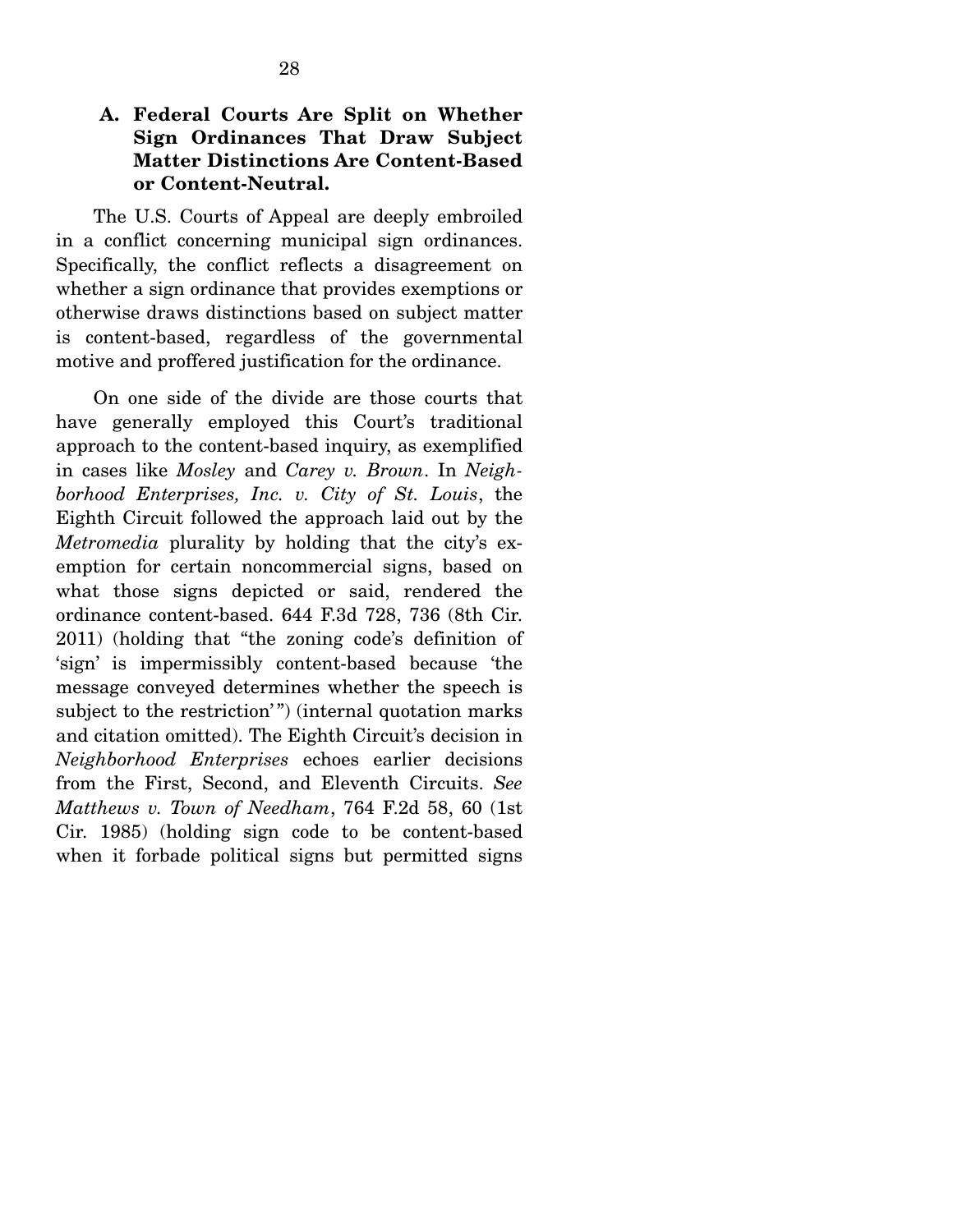erected for charitable or religious causes); *Nat'l Adver. Co. v. Town of Babylon*, 900 F.2d 551, 556-57 (2d Cir. 1990) (holding that ordinance's exemption for signs "identifying a grand opening, parade, festival, fund drive or similar occasion" rendered it contentbased); *Solantic, LLC v. City of Neptune Beach*, 410 F.3d 1250, 1263-64 (11th Cir. 2005) (concluding that sign code which exempted government flags and insignia of government, religious, charitable and fraternal organizations from regulation to be contentbased).

 By contrast, the Fourth, Sixth, and Seventh Circuits have held, based on this Court's statements in *Ward* and *Hill*, that an ordinance's exemptions for certain types of noncommercial signs will not render the sign code content-based so long as the government has proffered some content-neutral "justification," or purpose, for the ordinance. *Wag More Dogs, LLC v. Cozart*, 680 F.3d 359 (4th Cir. 2012); *H.D.V.- Greektown, LLC v. City of Detroit*, 568 F.3d 609, 623- 25 (6th Cir. 2009); *Scadron v. City of Des Plaines*, 734 F. Supp. 1437, 1445-46 (N.D. Ill. 1990), *aff 'd*, 1993 WL 64838, at \*2 (7th Cir. Mar. 8, 1993) (unreported). In *Wag More Dogs*, for instance, the Fourth Circuit held that Arlington County's sign code was contentneutral because its purpose was "to regulate land use, not to stymie a particular disfavored message." 680 F.3d at 368. It maintained that position even though Arlington's sign code exempted works of decorative art from regulation, holding that "a regulation [must] do more than merely differentiate based on content to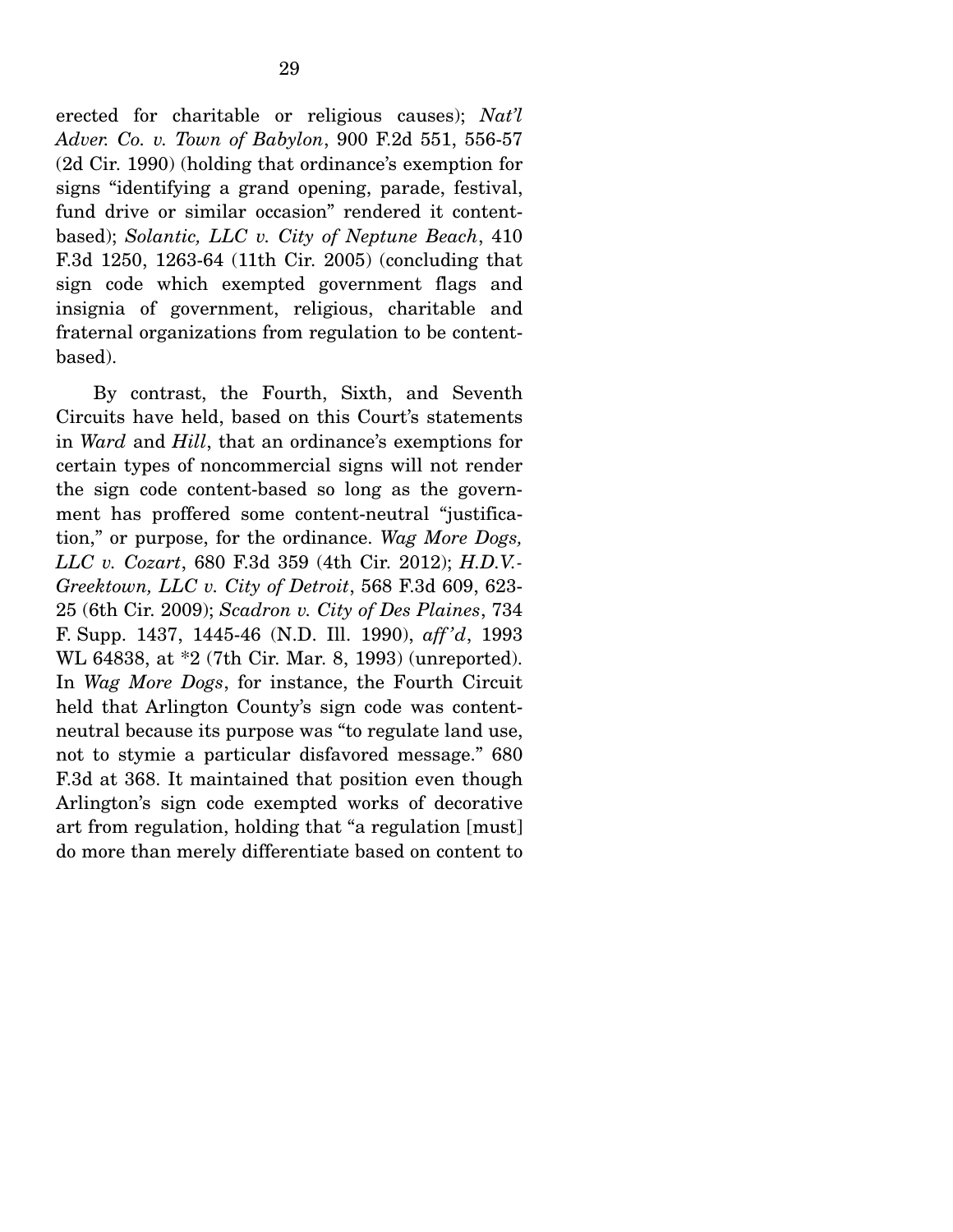qualify as content based." *Id*. at 365. One year later the Fourth Circuit followed up *Wag More Dogs* with *Brown v. Town of Cary*, 706 F.3d 294, 301-02 (4th Cir. 2013), in which it expressly acknowledged the deep circuit split on the issue and rejected the "absolutist" position taken by the Eighth and Eleventh Circuits.

 To add to the confusion, the Third Circuit and Ninth Circuits have developed their own distinct approaches to this issue. The Third Circuit has adopted a "significant relationship" approach. *See Rappa v. New Castle Cnty.*, 18 F.3d 1043, 1065 (3d Cir. 1994). It recognizes that exemptions based on subject matter are content-based, but generally allows such exemptions if (1) there is a significant relationship between the subject matter of the signs allowed by the exemption and the specific location where the exemption applies; (2) the exemption is substantially related to serving an interest that is at least as important as that served by the underlying sign regulation; and (3) the municipality did not include the exemption to censor certain viewpoints or control what issues are appropriate for public debate. *Id.* This rule allows exemptions from general sign bans so long as the exemption is based on a special relationship between the sign and its location.<sup>8</sup>

<sup>8</sup> Then Judge Alito concurred in *Rappa*, noting that until "the Supreme Court provides further guidance concerning the constitutionality of sign laws [that turn on the content being depicted], I endorse the test set out in the court's opinion." 18 F.3d at 1080 (Alito, J., concurring).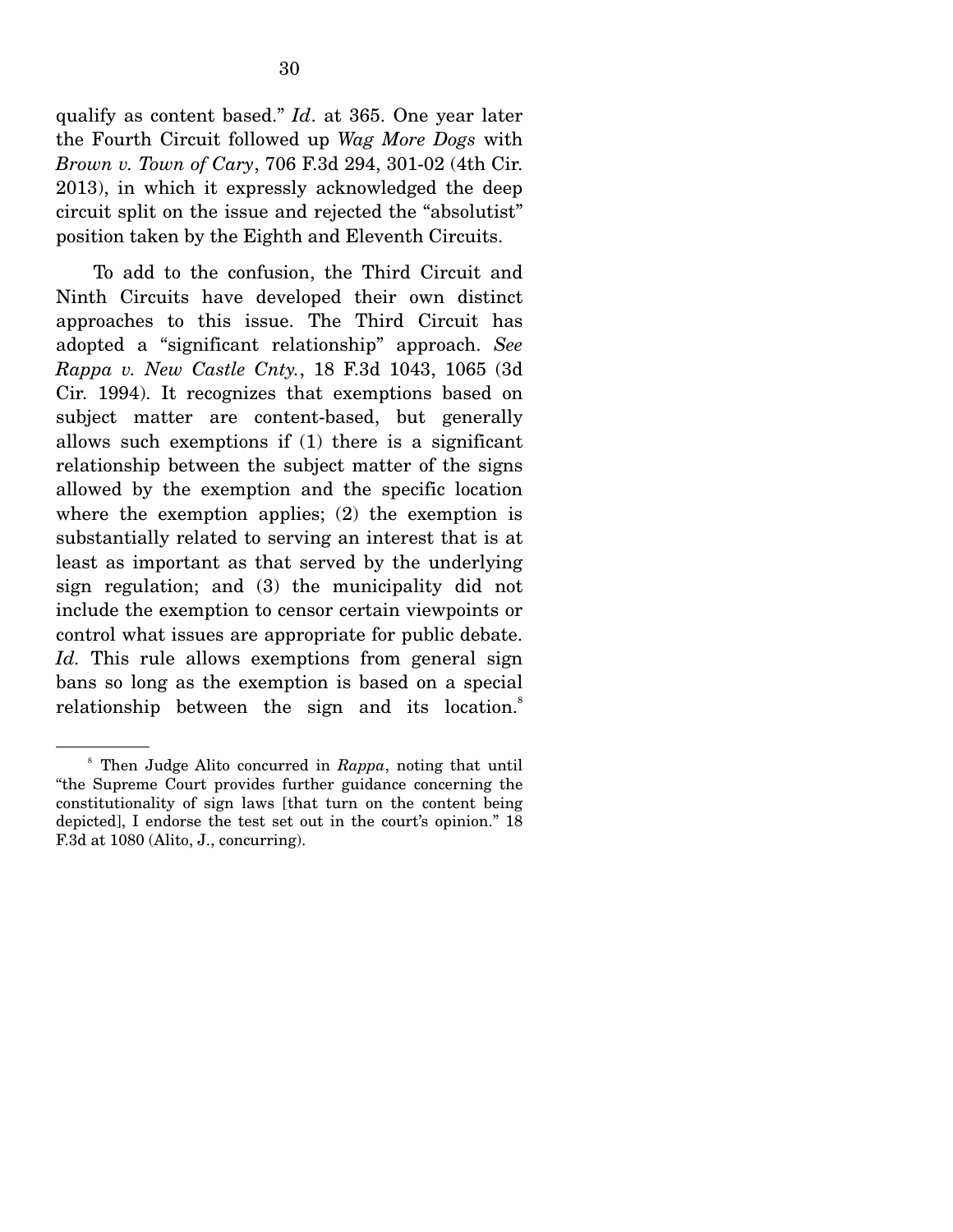*Melrose, Inc. v. City of Pittsburgh*, 613 F. 3d 380, 388- 89 (3d Cir. 2010) (finding ordinance content-neutral when it permitted identification signs but banned advertising on certain buildings because identification signs "convey their information at the location they are intended to identify," and promote public order by giving information about specific buildings).

 The Ninth Circuit's position on the content neutrality issue has changed over time. Initially, the court followed the traditional approach and held that sign laws that exempted certain messages were subject to strict scrutiny. *Nat'l Adver. Co. v. City of Orange*, 861 F.2d 246, 248 & n.2 (9th Cir. 1988) (holding that, *inter alia*, exception in ordinance for flags "of nonprofit religious, charitable or fraternal organizations" rendered ordinance content-based). But in recent opinions, the Ninth Circuit has held sign codes to be content-neutral despite the presence of "speaker- or event-based" exemptions. Relying on *Hill v. Colorado*, the Ninth Circuit held in *Reed v. Town of Gilbert*, 707 F.3d 1057 (9th Cir. 2013) that a municipality may exempt signs for certain speakers or during certain "triggering events" (such as elections or home sales) from regulation. *Id*. at 1071-72. Because the town did not adopt its sign code out of disagreement with any particular person's message, the Ninth Circuit held it to be content-neutral even though it required government officials to inspect the would-be speaker's message to decide how it should be regulated. *Id.* (citing *Hill*, 520 U.S. at 719-20).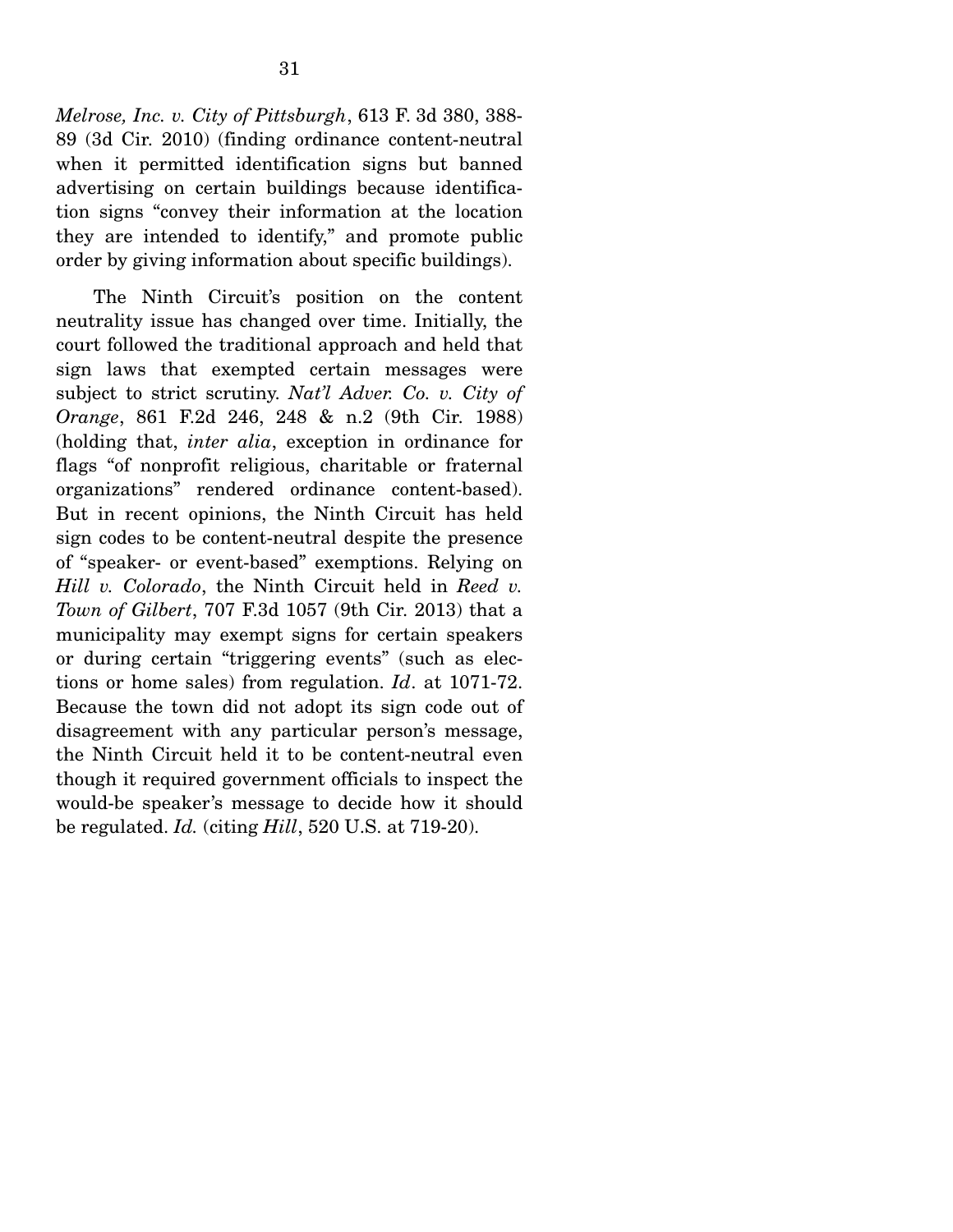### **B. State Courts Also Diverge on Whether Sign Ordinances with Subject Matter Distinctions Are Subject to Strict Scrutiny.**

State courts are likewise split in how to scrutinize sign codes that exempt certain noncommercial messages from regulation. Courts in Georgia, Minnesota, New Jersey, Ohio, and Washington have followed the approach of the *Metromedia* plurality and the Eighth and Eleventh Circuit by holding that such exemptions render sign ordinances content-based and subject to strict scrutiny. *Union City Bd. of Zoning Appeals v. Justice Outdoor Displays*, 467 S.E.2d 875, 882 (Ga. 1996) (holding that durational limit placed on political signs but not other signs is contentbased); *Goward v. City of Minneapolis*, 456 N.W.2d 460, 465 (Minn. Ct. App. 1990); *State v. DeAngelo*, 963 A.2d 1200 (N.J. 2009) (holding sign ordinance to be content-based where it "prohibited the union from displaying a rat balloon, but authorized a similar display as part of a grand opening"); *City of Tipp City v. Dakin*, 929 N.E.2d 484, 499 (Ohio Ct. App. 2010) (stating that exemptions from permit requirement for, among other things, political flags, garage sale signs, and yard signs intended to display "personal" messages rendered sign code content-based); *Collier v. City of Tacoma*, 854 P.2d 1046, 1053 (Wash. 1993) (rejecting *Ward* purpose-based analysis and holding that durational limitation law placed on political signs was content-based).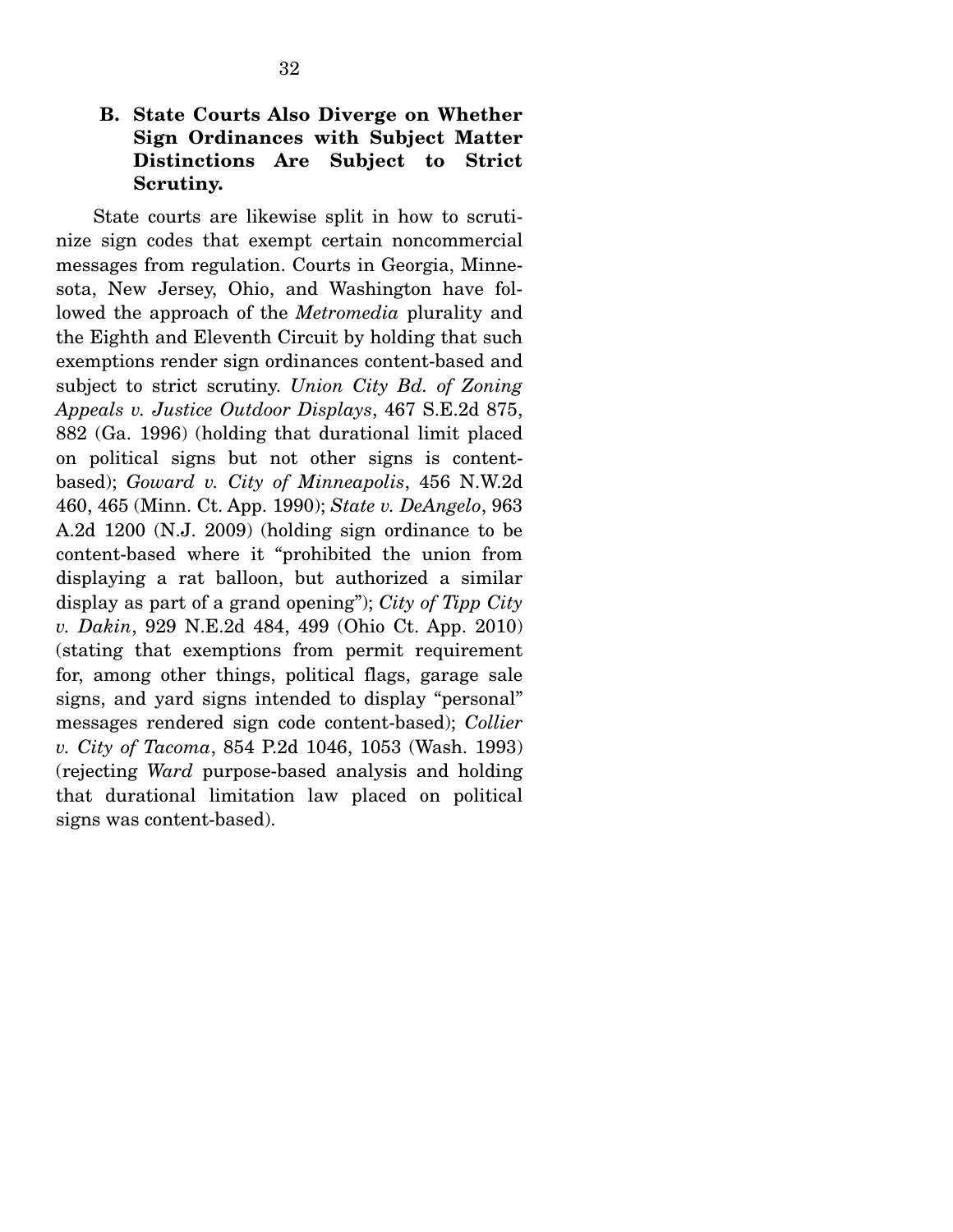On the other hand, courts in Michigan and Texas have held that sign laws that expressly regulate certain messages more harshly than others due to their subject matter are content-neutral so long as the purpose for regulation was not to suppress speech. In *Sackllah Investments, LLC v. Charter Township of Northville*, No. 293709, 2011 Mich. App. LEXIS 1452 (Mich. Ct. App. Aug. 9, 2011), the Michigan Court of Appeals examined a sign code that exempted, among other things, "flags bearing the official design of the United States, State of Michigan, a public educational institution, or official design of a corporation or award flags." *Id*. at \*25 n.8. After analyzing the split in the federal circuits on this issue, the court chose to follow the Sixth Circuit's approach in *H.D.V.-Greektown*, 568 F.3d 609, to hold that the law, despite its exemptions, was contentneutral because its purpose is to "eliminat[e] visual clutter to promote aesthetics . . . and to promote traffic safety." *Id*. at \*33. *See also Tex. DOT v. Barber*, 111 S.W.3d 86, 94 (Tex. 2003) (applying *Renton* secondary-effects analysis to hold state billboard law to be content-neutral even though it "does make certain distinctions based on subject matter").

### **IV. The Court Should Use This Case To Instruct Lower Courts That There Are Two Tests for Whether a Law Is Content-Based and That They Should Apply Them Both.**

The conflicts that *amicus* has identified have arisen because lower courts mistakenly believe that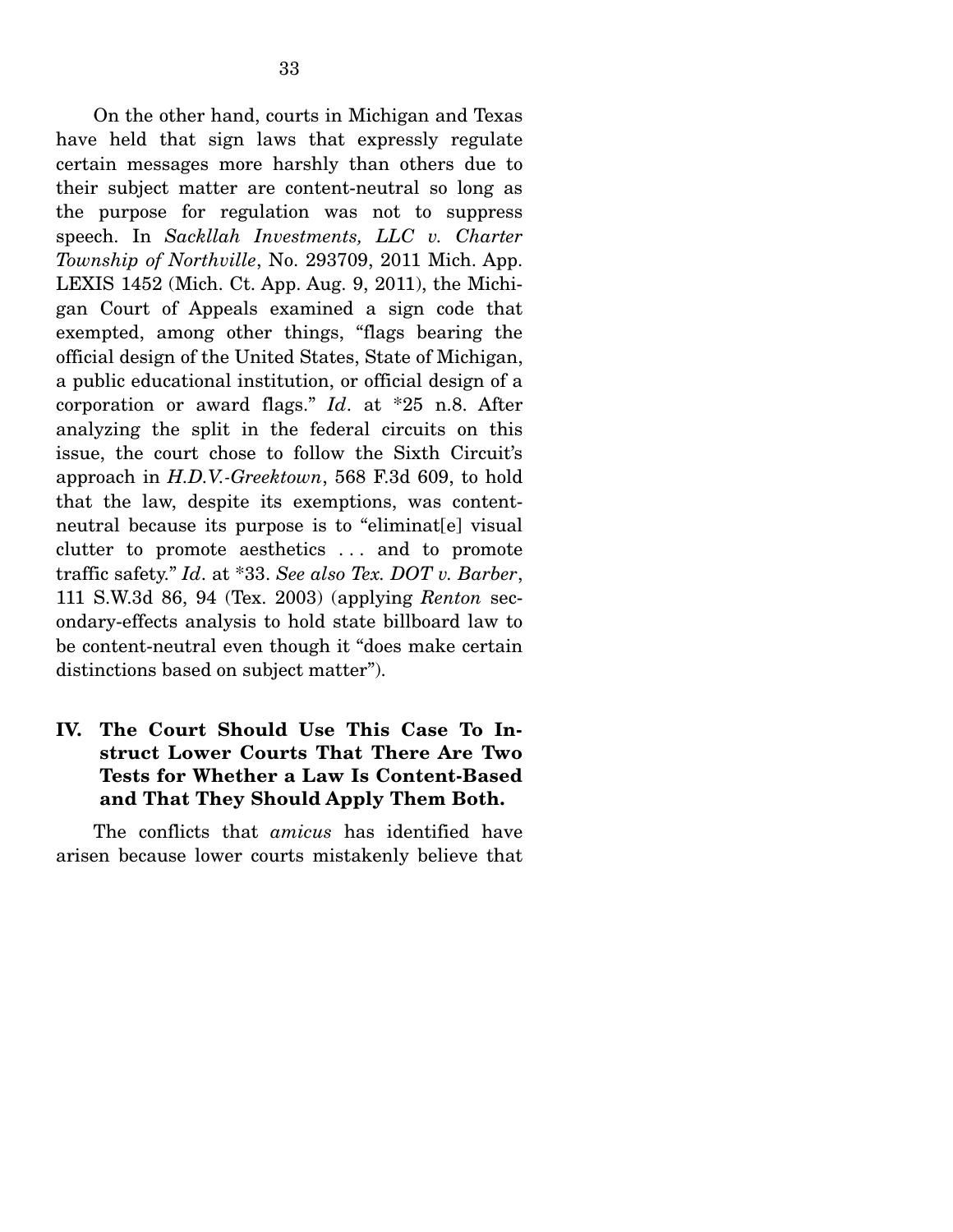*Ward*'s purpose-based inquiry is in fact the only inquiry they must undertake. But recent precedents make clear that this Court continues to categorize laws that turn on the content of one's speech as content-based irrespective of whether they were passed for censorial reasons. *Humanitarian Law Project*, 130 S. Ct. at 2723-24; *United States v. Stevens*, 559 U.S. 460, 468 (2010) (holding that law's terms rendered it content-based). This Court should remind lower courts of its statement in *Turner Broadcasting System, Inc. v. FCC* that "while a content-based purpose may be sufficient in certain circumstances to show that a regulation is contentbased, it is not necessary to such a showing in all cases. Nor will the mere assertion of a contentneutral purpose be enough to save a law which, on its face, discriminates based on content." 512 U.S. 622, 642-43 (1994) (citations omitted).

 Last year, this Court in *United States v. Jones*, 132 S. Ct. 945 (2012), resolved a similar problem with respect to Fourth Amendment precedent. Traditionally, the government committed a search for Fourth Amendment purposes when it trespassed to gather information. *See Kyllo v. United States*, 533 U.S. 27, 31 (2001) (discussing property-rights focus of early Fourth Amendment caselaw). But as technology improved, so did the government's ability to conduct surveillance without physically intruding on one's property. In response, the Court in *Katz v. United States* explained that even when the government committed no trespass, it conducted a search for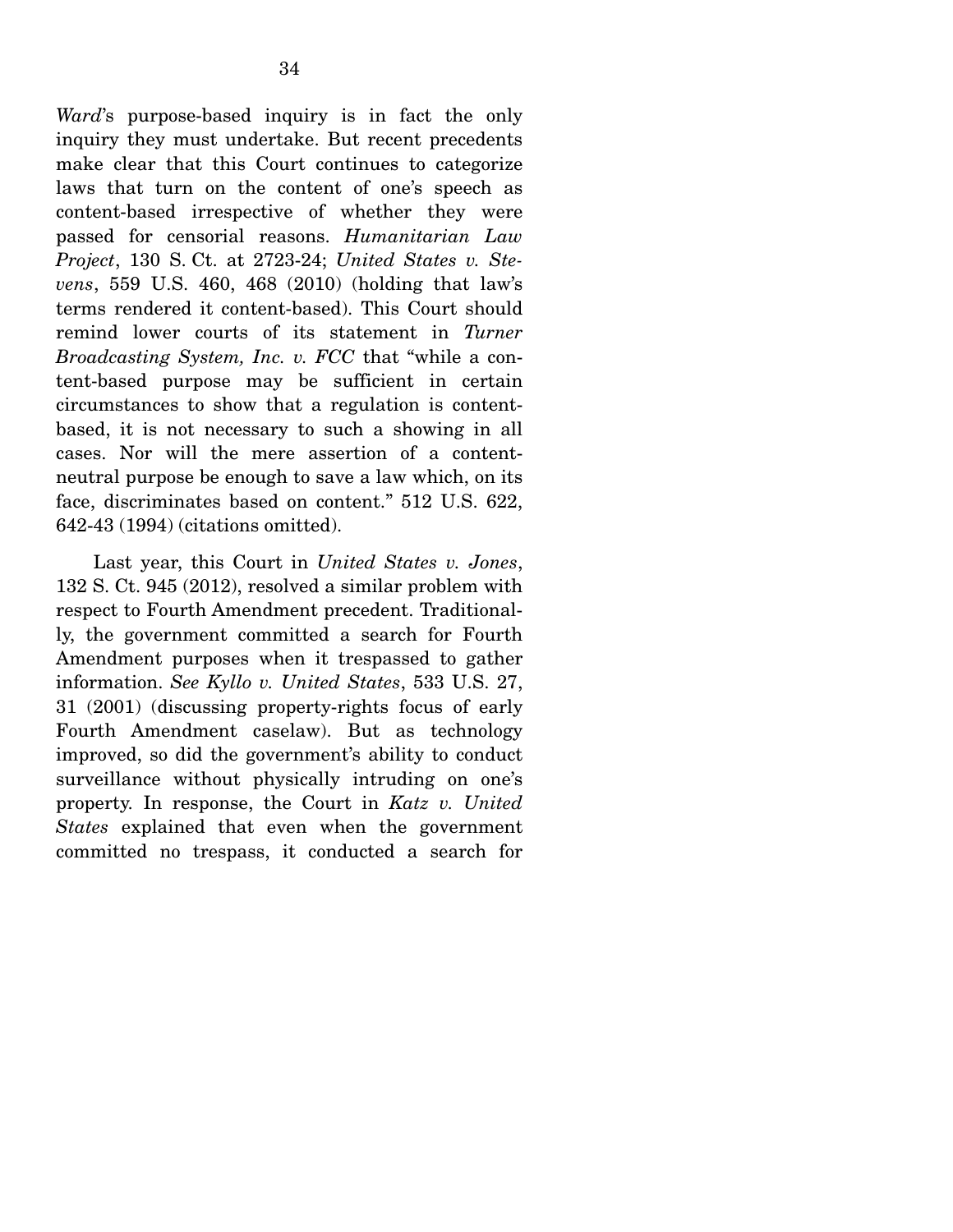Fourth Amendment purposes if it infringed on one's "reasonable expectation of privacy." 389 U.S. 347, 360 (1967) (Harlan, J., concurring).

 The *Katz* reasonable expectation of privacy test quickly became the centerpiece of Fourth Amendment jurisprudence, but it was not without its faults. Most importantly, to the extent a person lacked a reasonable expectation of privacy, *Katz* permitted the government to search without constitutional consequence. *See United States v. Knotts*, 460 U.S. 276, 281-82 (1983) (holding that monitoring vehicle's movements on public roads was not a search). This was particularly problematic when construing the warrantless placement of GPS tracking devices, which allowed police to know the constant whereabouts of a vehicle for an extended period of time. Some lower courts invoked a modified version of *Katz* that looked at the overall "mosaic" that long-term GPS monitoring painted, *United States v. Maynard*, 615 F.3d 544 (D.C. Cir. 2010), but most held that no Fourth Amendment search had occurred. *See, e.g.*, *United States v. Pineda-Moreno*, 591 F.3d 1212 (9th Cir. 2010).

 The majority in *Jones* resolved this problem by reminding lower courts that *Katz* was not the sole test for whether a search had occurred. 132 S. Ct. at 952. Stating that "the *Katz* reasonable-expectation-ofprivacy test has been added to, not substituted for, the common-law trespassory test," *id*., the Court explained that the government committed a search for Fourth Amendment purposes either when it (1)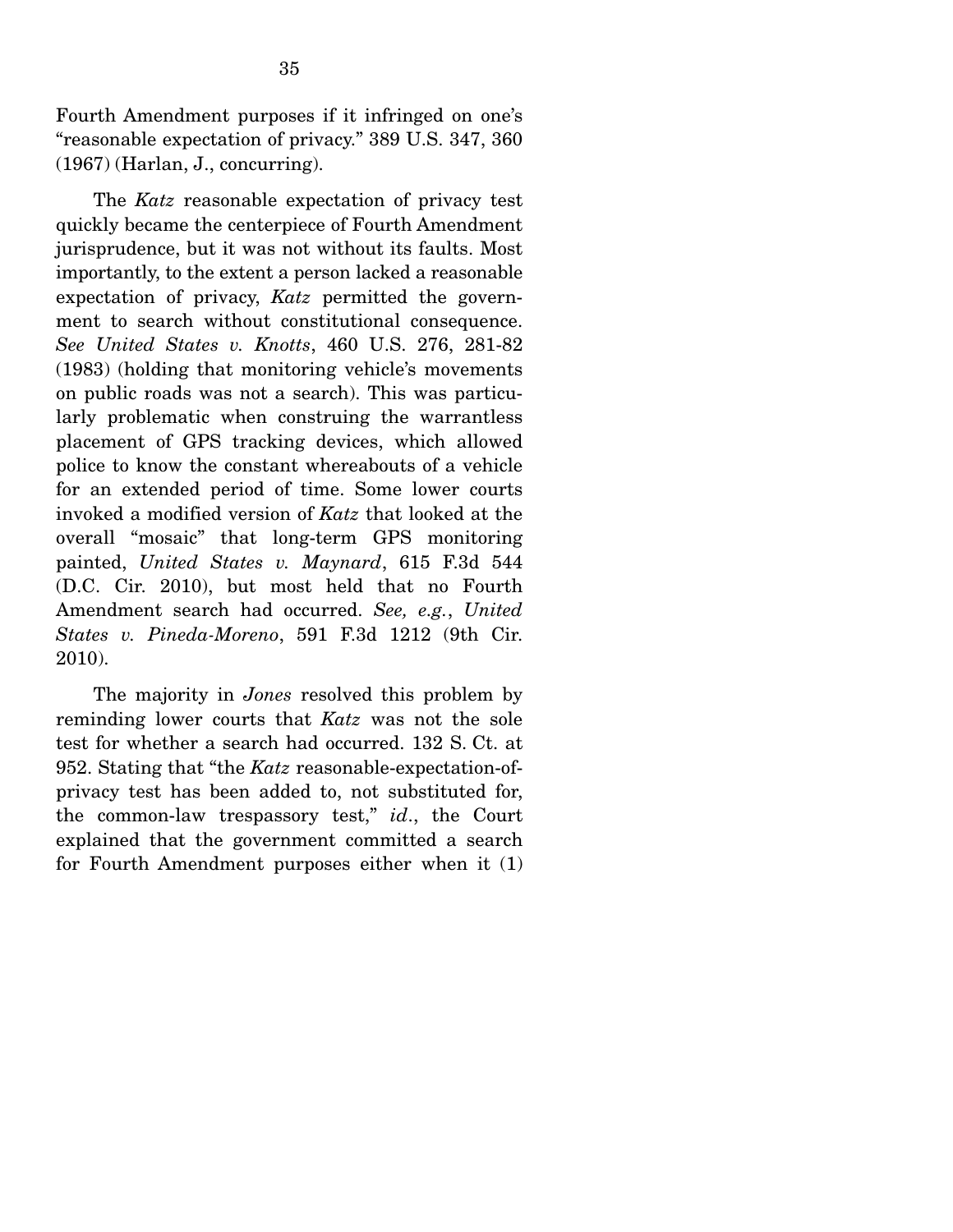physically invaded one's property for the purpose of acquiring information, *id*. at 949; or (2) infringed on one's reasonable expectation of privacy. *Id*. at 950. Finding that the former had occurred in Jones' case, the Court held that admitting the evidence that the government had collected violated the Fourth Amendment. *Id*. at 954.

 This Court should do for the First Amendment what it did in *Jones* for the Fourth Amendment. *Ward*'s inquiry into legislative purpose was "added to, not substituted for" this Court's traditional test, and speech restrictions are content-based *either* when (1) the restrictions require the government to look at the content of one's speech in determining whether or not it is subject to regulation; or (2) they are motivated by antipathy toward a particular subject matter or viewpoint. By reminding lower courts that both tests exist and they should employ them both, this Court can protect First Amendment rights and ensure that laws that turn on the content of one's speech are judged under the proper standard.

#### **CONCLUSION**

--------------------------------- ---------------------------------

 More than twenty years ago, this Court said that a law is content-based when "the government has adopted a regulation of speech because of disagreement with the message it conveys." *Ward*, 491 U.S. at 791. But many lower courts now erringly view *Ward* as the sole test for content neutrality, and subject